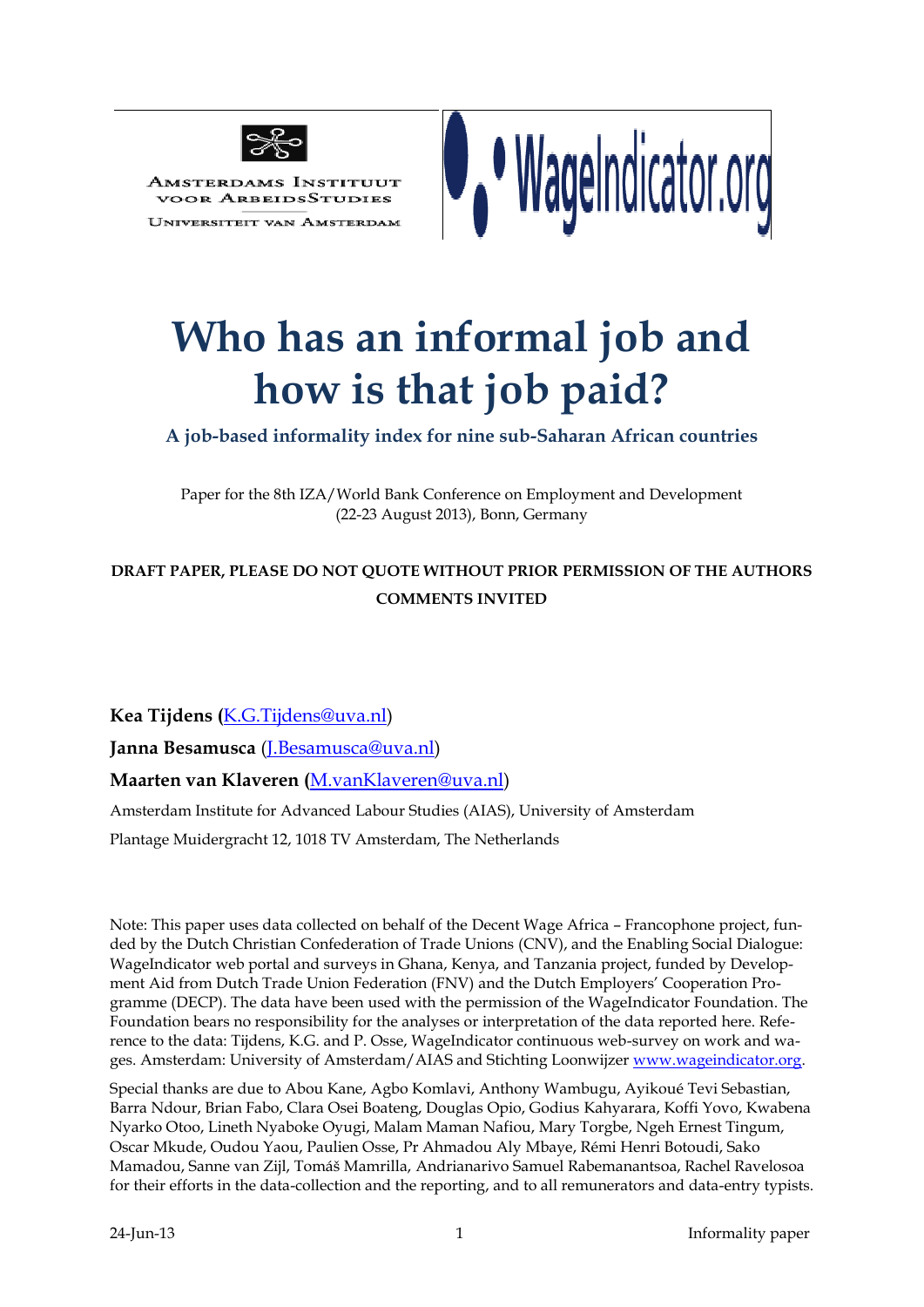## **Table of contents**

|                | Abstract      |                                                                          | 3  |
|----------------|---------------|--------------------------------------------------------------------------|----|
| 1              |               | Introduction                                                             | 3  |
| $\overline{2}$ |               | Informal work: theoretical perspectives and empirical findings           | 3  |
|                | 2.1           | The informal economy                                                     | 3  |
|                | $2.2^{\circ}$ | Informal workers: country-level variations                               | 4  |
|                | 2.3           | Job-based definitions of informal work                                   | 5  |
|                | 2.4           | Informal workers: their personal and workplace characteristics           | 6  |
| 3              |               | Methods and data                                                         | 7  |
|                | 3.1           | Hypotheses                                                               | 7  |
|                | 3.2           | The data collection                                                      | 8  |
|                | 3.3           | Informality index                                                        | 9  |
|                | 3.4           | Controlling for country-level variation                                  | 9  |
|                | 3.5           | Operationalisations and models used                                      | 10 |
| 4              |               | Findings: Determinants and impact of informality                         | 12 |
|                | 4.1           | The informality-index                                                    | 12 |
|                | 4.2           | Personal and workplace level variation in the informality-index          | 12 |
|                | 4.3           | Labour market outcomes: wages, minimum wages, working hours and coverage | 16 |
| 5              |               | Conclusions                                                              | 20 |
|                |               | <b>Abbreviations</b>                                                     | 20 |
|                |               | <b>References</b>                                                        | 21 |
|                |               | Appendix                                                                 | 23 |
|                |               |                                                                          |    |

## **Table of Graphs**

| Graph 1 Distribution over the five categories of the informality-index by country             | 12 |
|-----------------------------------------------------------------------------------------------|----|
| Graph 2 Means for the informality-index (1=very informal,,5=formal) for two genders, five age |    |
| groups, three education groups, and single-headed household by country                        | 13 |
| Graph 3 Mean values for the informality-index (1=very informal,,5=formal) for two firm sizes, |    |
| public and private sector and three occuational status categories by country                  | 13 |

## **Table of Tables**

|                                                                                                         | 15                                                                                                                                                                                                                                                      |
|---------------------------------------------------------------------------------------------------------|---------------------------------------------------------------------------------------------------------------------------------------------------------------------------------------------------------------------------------------------------------|
| Parameter estimates of workers' personal and workplace characteristics and country on their             |                                                                                                                                                                                                                                                         |
| wages (log net hourly wage in standardised USD) (OLS regression)                                        | 16                                                                                                                                                                                                                                                      |
| Parameter estimates of workers' personal and workplace characteristics and country on the               |                                                                                                                                                                                                                                                         |
| likelihood of being paid above the relevant minimum wage or poverty line (binary logistic               |                                                                                                                                                                                                                                                         |
| regression)                                                                                             | 17                                                                                                                                                                                                                                                      |
| Parameter estimates of workers' personal and workplace characteristics and country on the               |                                                                                                                                                                                                                                                         |
| likelihood of working more than 48 hours per week (binary logistic regression)                          | 18                                                                                                                                                                                                                                                      |
| Parameter estimates of workers' personal and workplace characteristics and country on the               |                                                                                                                                                                                                                                                         |
| likelihood of being covered by a collective agreement (binary logistic regression)                      | 19                                                                                                                                                                                                                                                      |
| The three informality dimensions and nr. of observations within each cell in the index                  | 23                                                                                                                                                                                                                                                      |
| Means, standard deviations and nr. of observations of the informality index in nine countries23         |                                                                                                                                                                                                                                                         |
| Mean values of the informality index for four personal variables in nine countries                      | 23                                                                                                                                                                                                                                                      |
| Mean values of the informality index for five workplace variables in nine countries                     | 24                                                                                                                                                                                                                                                      |
| Means, standard dev., skewness and nr. of observations of net hourly wages in standardised<br>Table 10  |                                                                                                                                                                                                                                                         |
| USD in nine countries                                                                                   | 24                                                                                                                                                                                                                                                      |
| Table 11 Means, standard dev. and nr. of observations of those earning above the relevant minimum       |                                                                                                                                                                                                                                                         |
| wage or poverty line in nine countries                                                                  | 24                                                                                                                                                                                                                                                      |
| Table 12 Means, standard dev. and nr. of observations for working 48 hours or more in nine countries 24 |                                                                                                                                                                                                                                                         |
| Table 13 The national minimum wages or poverty lines in the nine countries                              | 25                                                                                                                                                                                                                                                      |
|                                                                                                         | Parameter estimates of workers' personal and workplace characteristics and countries on<br>probabilities of holding a formal or an informal job versus an in-between job (multinomial<br>logistic regressio: odds ratios, sign levels, standard errors) |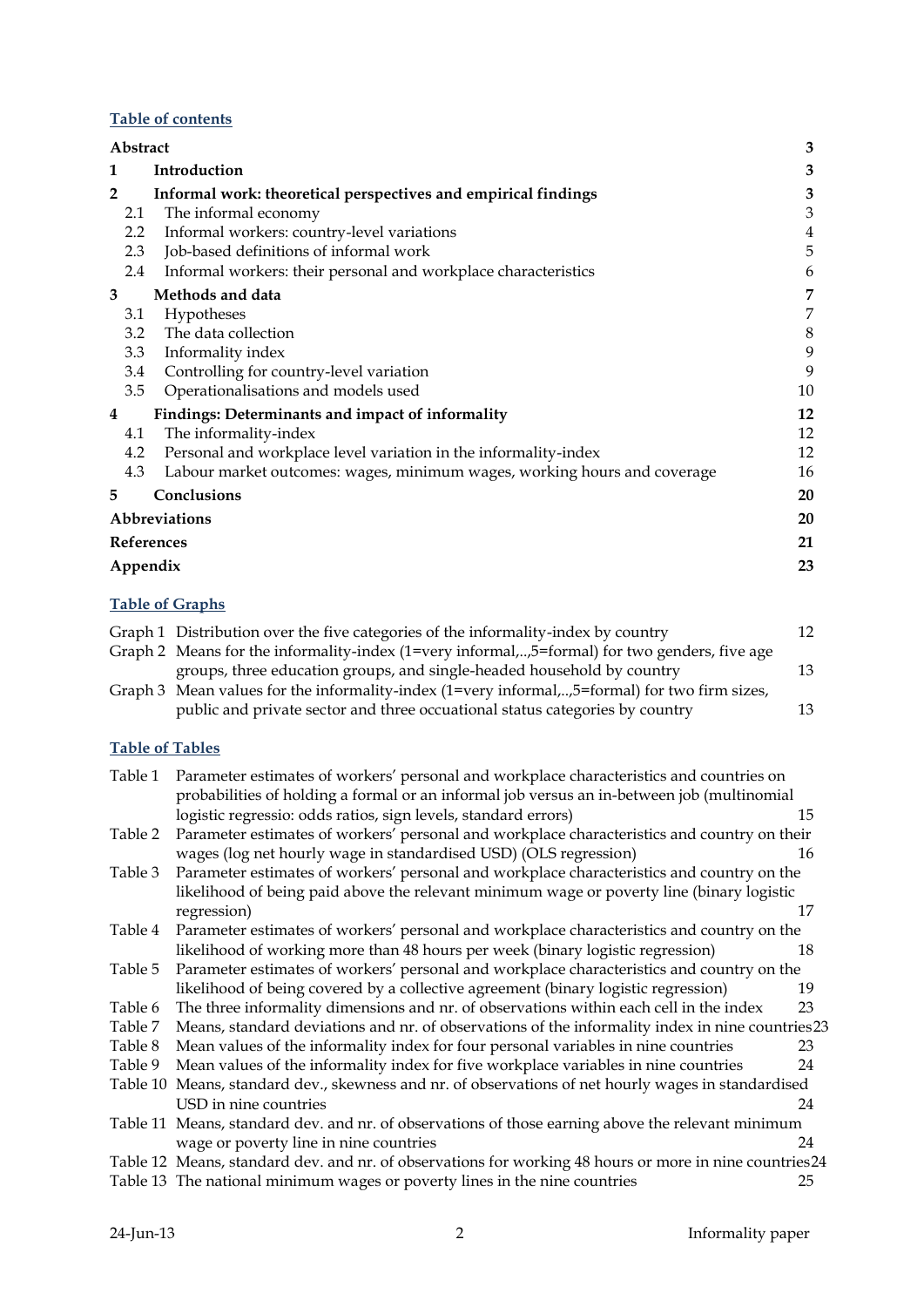# <span id="page-2-0"></span>**Abstract**

Who has an informal job and how is that job paid? Studies on informal work using survey data are scarce, particularly for Africa, while informal work is high on ILO's decent work agenda and on WTO's trade agenda. This study aims at an empirical contribution to this discussion by developing an index for job-based informality beyond a dichotomous classification, using three dimensions, namely contribution to social security, entitlement to social security, and employment status and contract.

Using representative data of comparable face-to-face 2012 surveys on work and wages sampled from national establishment registers (N=15,420), this paper develops a job-based informality index for nine sub-Saharan African countries (Benin, Ghana, Guinea, Kenya, Madagascar, Niger, Rwanda, Senegal, Togo). Firstly it investigates to what extent a worker's vulnerable personal characteristics and unfavourable workplace settings affect the chance of holding an informal job, secondly the impact of informality on labour market outcomes is explored, specifically on earnings, working hours and collective bargaining coverage.

In all countries, the young and low-educated workers have the lowest scores on the informality index. The effects of gender and households, however, are smaller and not unidirectional across countries. The effects are confirmed for the workplace characteristics micro enterprises, private industry and low occupational status.

The findings indicate that informality indeed significantly lowers the hourly wages, also when controlled for their personal and workplace characteristics. Each step on the 5-pts scale towards formality increases the earnings with 22 per cent, controlled for other factors. Informal workers indeed have a higher chance being paid below the national minimum wage (MW) or the national poverty line (odds ratio increases more than 2 times). As expected, informal workers have a higher chance of working 48 hours or more per week (odds ratio increases 46%). Informal workers indeed have a substantial lower chance being covered by a collective agreement (odds ratio decreases 3 times).

# <span id="page-2-1"></span>**1 Introduction**

The ILO *Global Employment Trends* 2012 report indicates that worldwide the shares in total employment of those in vulnerable and poorly paid jobs have steadily declined over the past ten years (ILO, 2012b). However, according to the report, there remain major pockets of informal and precarious work, in particular in sub-Saharan Africa. They are beyond the reach of labour market institutions, such as collective bargaining, minimum wage setting, and labour inspection, and they have no employment protection associated with labour contracts and social security, but also are not paying taxes. This contention is at the basis of this paper.

The research objective of this study is twofold. What are the socio-demographic and workplace characteristics of informal workers in nine sub-Saharan African countries? Which labour market outcomes are related to informal work, especially with respect to wages, pay below the minimum wage level, working hours, and collectve bargaining coverage? In Section 2, this paper reviews the formal-informal divide as discussed in the literature and explores which items should be included when measuring job-based individual-level forms of informality. Section 3 details how the informality index is developed as well as the survey data used for the analysis. In section 4, the personal and workplace characteristics of the formal and informal workers are explored and so are the outcomes of informality in terms of wages, working hours and collective bargaining coverage. This section ends with exploring country-level differences. Finally, in Section 5 we come up with conclusions.

# <span id="page-2-2"></span>**2 Informal work: theoretical perspectives and empirical findings**

## <span id="page-2-3"></span>**2.1 The informal economy**

In the past decades, the informal economy has evoked considerable interest aiming to estimate and explain its size, particularly in developing countries. Defining and subsequently measuring the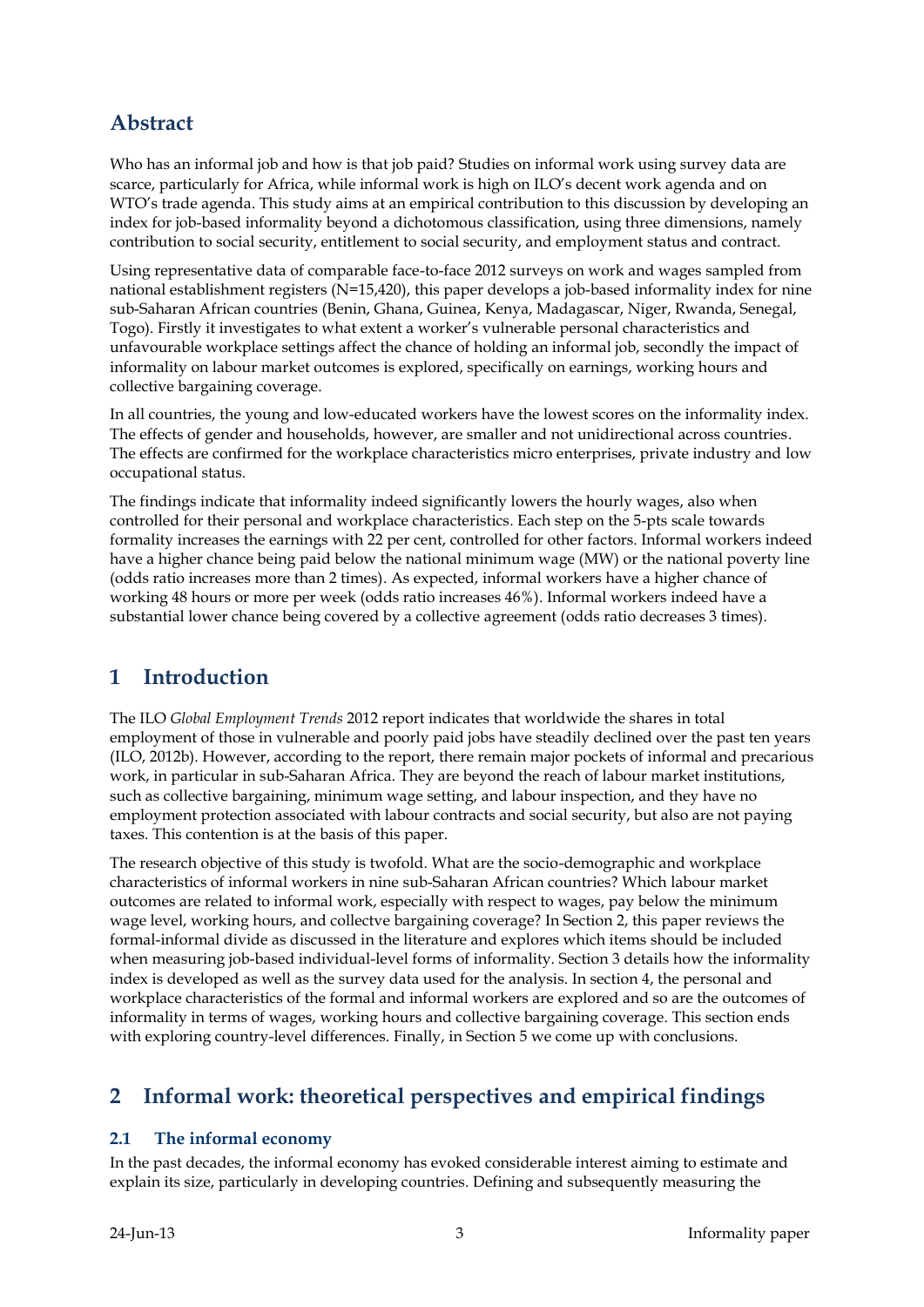informal economy has proven to be not an easy task. Increasingly the range of indicators has been broadened, as can for example as be grasped from ILO, IMF and World Bank publications. ILO's International Conference of Labour Statisticians has put quite some efforts in defining the informal sector, attempting to harmonise as much as possible the definitions in use in various countries. In their joint overview study, ILO and WTO (2009: 40) distinguish three views, namely the dualist school, the structuralist school and the legalist school: "Dualists view the informal sector as the inferior segment of a dual labour market, with no direct link to the formal economy, while structuralists see it as comprising small firms and unregistered workers, subordinated to large capitalist firms. Legalists consider the informal sector to comprise micro-entrepreneurs who prefer to operate informally to avoid the costs associated with registration." The indicators used range from legal dimensions, such as contributing taxes or social security, or being subject to labour law, to economic dimensions, such as production beyond self-provision, mostly defined as the agricultural versus the non-agricultural sector. Increasingly, various measurement levels were distinguished. Initially the main focus was on macro-economic indicators, evoking a range of studies aiming to explain the relative size of the informal sector across countries. Comparing 32 Latin American countries, Vuletin (2008) finds that the tax burden, the importance of the agricultural sector, and the significance of labour rigidities are decisive for the size of the national informal economy, representing altogether around 79 per cent of the informal economy variance, whereas inflation does not contribute to the explanation. Most empirical studies on the informal economy have used aggregate data (Cf. Freeman, 2009). Few studies have focussed on individual-level analyses, using micro-data. Our study aims to contribute to the body of knowledge for this field by using micro-data from nine sub-Saharan African countries.

The ILO/WTO (2009) study explores the viewpoints of both organisations. From ILO's labour relations point of view, the informal economy was excluded from the benefits and rights incorporated in the labour laws and social security systems. From WTO's industrial point of view, the main distinction between the formal and the informal economy was that the latter was not subject to tax regulations and was excluded from administrative rules covering property relationships, financial credit systems, and commercial licensing. The study quotes Portes et al. (1989), defining the informal economy as "a process of income-generation characterized by one central feature: it is unregulated by the institutions of society, in a legal and social environment in which similar activities are regulated." The multidimensional concept behind this viewpoint is confronted with the limited possibilities to measure these dimensions, resulting mostly in a simple dichotomy drawing the borderline between the formal and informale labour force identical to the line between wage earning and self-employment (ILO/WTO, 2009: 39).

A recent ILO study about measuring informality disentangles the multidimensinal concept by stating that the definition relates to the sampling unit of the data-collecting, thereby distinguishing measurement issues in establishment surveys, household surveys and surveys of individuals, either separate or in combination (ILO 2012). Hence, the role of micro-economic data is given prominence over macro-economic data. When informality is measured at the level of economic units it will define the informal economy as the status of activities (registered or unregistered), access to social coverage or the size of economic units. When informality is measured at the level of households, the primary focus is at defining the degree of self-provision in the household. When informality is measured it focuses on the degree to which the worker is subject to labour regulation and social security.

#### <span id="page-3-0"></span>**2.2 Informal workers: country-level variations**

A major body of empirical work concerning the incidence of informal employment has focused on differences across countries, using aggregate data. Having been concentrated on aggregate effects, this research also tended to define informal employment on a sectoral basis or on broad estimates of enterprises' evasion of taxes and social contributions. As a consequence, its indicators are often proxies of economic performance and structure, or of labour market regulation. These analyses are to a considerable degree based on the so-called two-sector model, which divides between an informal, largely agricultural sector and a more formal urban labour market.

Investigating the relationship between sector and employment status, Budlender (2011), using the 2008 Namibia Labour Force Survey, notes that 76% of rural employed persons are employees, as against 85% in urban areas. Further, more than half of the rural employees are informal while among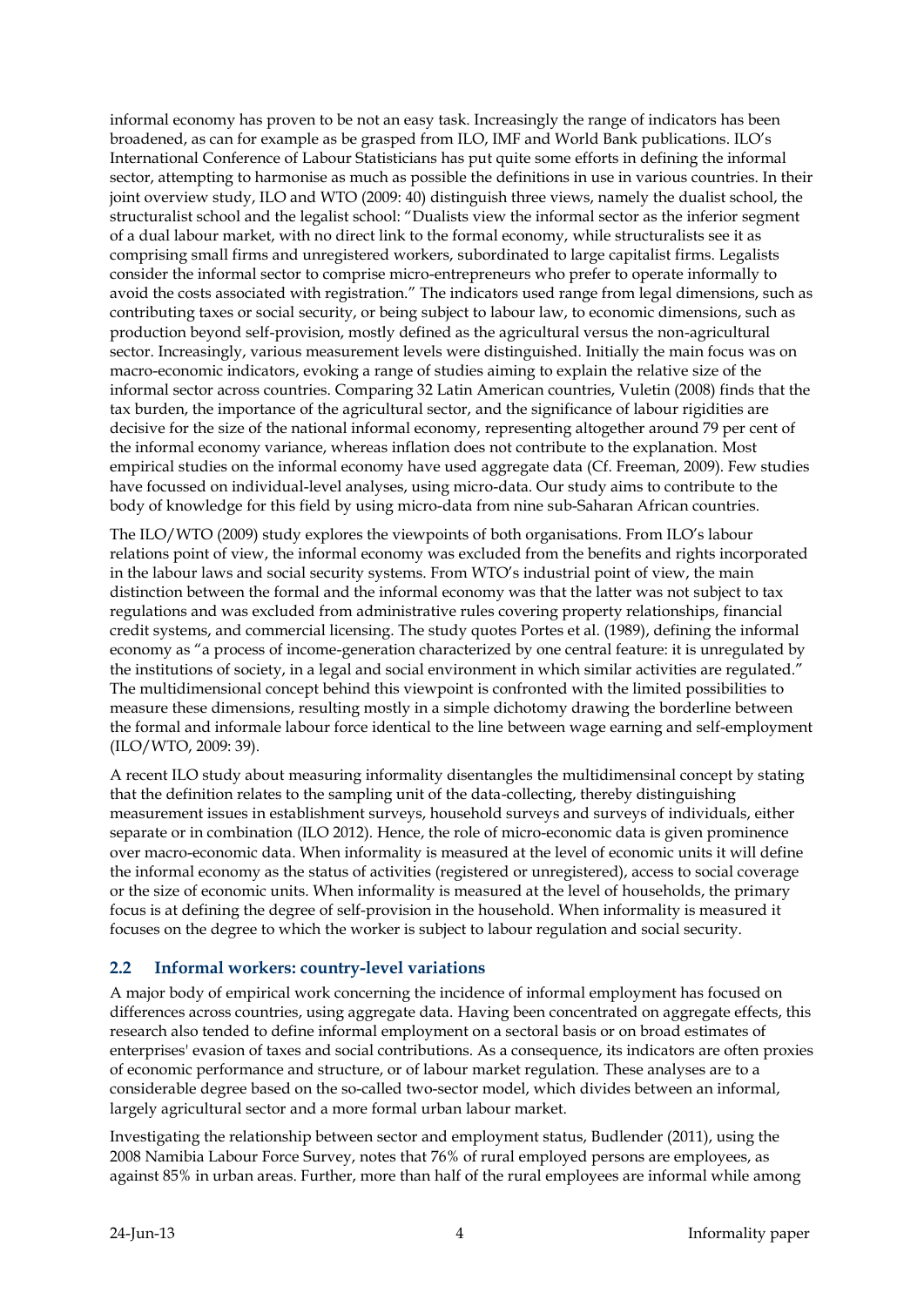urban employees a clear majority are formal. In both rural and urban areas, 5% of all employed persons are formal employers or own account workers, but in rural areas a further 19% are informal employers or own account workers as against only 8% in urban areas. The bivariate relationship between employment status and the agricultural and non-agricultural sector, however, does not yet prove that the *jobs* performed by workers are informal. Richard Freeman (2009), eloquently criticising the two-sector model used in many studies of informal work, reviews the debate on market forces and labour market institutions. Looking into effects of the cost of hiring and firing, mandated benefits, minimum wages, unionisation, and centralisation of wage bargaining, Freeman presents many ongoing debates and sometimes contradictory outcomes in different pieces of research that cover different world regions, times, data levels and that use different methods.

Another link is that between informality and income inequality, which in macro-level studies is by now well-established (ILO/WTO, 2009: 92). Empirical studies have demonstrated that standard measures of income inequality, such as the Gini coefficient, are highly correlated with the incidence of informal employment (Kucera and Xenogiani, 2009a; 2009b). This remains the case when controlling for various other factors, such as the quality of governance and government spending as a share of GDP, or when using different indicators to measure the size of the informal economy, as has been proven for Latin America, the Caribbean and the Arab world (Elbadawi and Loayza, 2008; Loayza et al., 2009). As demonstrated by Kucera and Roncolato (2008), standard poverty measures (such as the share of the population living below 2 US\$ a day) are closely related to the share of informal employment in a cross-country analysis. Nevertheless, such an aggregate picture masks differences among informal workers at the microeconomic level, as the measured wage gap varies substantially between different segments and tiers of the informal economy (Bargain and Kwenda, 2009). Indeed, depending on the type of informal work – informal employer, self-employed, casual worker or home worker – informal employment is remunerated at vastly different levels, further contributing to distributional concerns (Carr and Chen, 2002).

#### <span id="page-4-0"></span>**2.3 Job-based definitions of informal work**

How to distinguish formal from informal workers? The 15th (1993) and 17th (2003) International Conferences of Labour Statisticians (ICLS) adopted international statistical definitions, distinguishing formal or informal jobs according to their status-in-employment categories, including own-account workers, contributing family workers, domestic workers and workers in enterprises with less than five workers to estimate the size of the informal labour force. In 2002, ILO's International Labour Conference at its 90th Session adopted the conclusions on Decent Work and the Informal Economy and called upon the ILO to "assist member States to collect, analyse and disseminate consistent, disaggregated statistics on the size, composition and contribution of the informal economy that will help enable identification of specific groups of workers and economic units and their problems in the informal economy" (Hussmanns, 2004). Hence, in ILO circles informal employment is understood to include all remunerative work – both self-employment and wage employment – that is not recognized, regulated or protected by existing legal or regulatory frameworks and non-remunerative work undertaken in an income-producing enterprise.

In a joint ILO/WTO study concerning globalisation and informal jobs in developing countries, it is stressed that additional information on the incidence of informal employment can be drawn from labour force surveys that include questions concerning the self-assessed labour market status or coverage by social security systems (ILO/WTO, 2009: 55). Some statistical agencies, such as that of South Africa, have included these types of questions in their surveys. The assessment of social protection coverage, in particular, helps to characterize the qualitative aspects related to decent working conditions in the informal economy. The method is not free from weaknesses, and may fail for example if respondents do not have appropriate information regarding the registration status of the enterprise in which they work. To assess the size and scope of informality in an economy, surveybased estimates certainly have limitations, but there is no alternative if one wants to investigate the socio-demographic and other characteristics of the informal labour force.

Many African countries are at an experimental stage in terms of measuring informality and are not yet able to provide a measurement on a regular basis of this issue (e.g. South Africa that uses selfassessment questions). Budlender (2011), using the Namibia Labour Force Survey 2008 with survey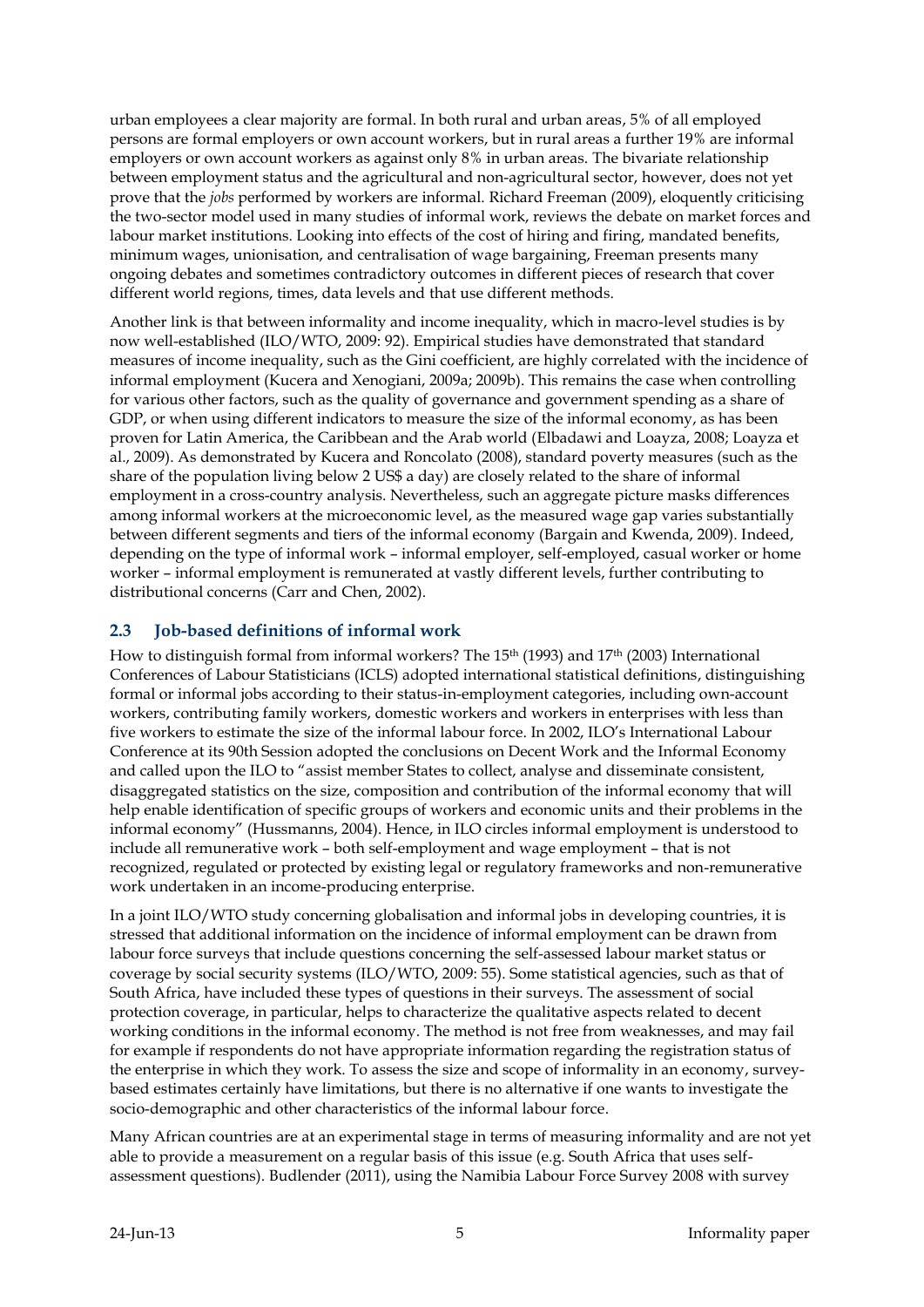questions on income taxation, reports that three quarters (67%) of formal employees have income tax deducted from their wage or salary, while this is the case for only 12% of informal employees, most common for government employees. Even Statistics South Africa only presents statistics dividing between the formal and informal *sector* on a regular basis, thus not covering informal *employment -* though defining informal employment to consist of all persons in the formal sector as well as those working in the formal sector and persons working in private households who are not entitled to basic benefits such as pension or medical aid contributions from their employer and who do not have a written contract of employment (f.e. SSA, 2013). Nevertheless, by combining various official sources, for South Africa estimates can be produced concerning the share of formal sector workers employed in the standard employment relationship, including clear and written contracts and transparent wages. Von Holdt and Webster (2008) estimated for 2003 that 47 per cent of the South African labour force at large belonged to such a "core", implying that 53 per cent worked under precarious conditions. Along the same lines, Van Klaveren and Tijdens (2012: 83) estimate for 2009 the "core" share to have been decreased to 38 per cent. Applying several definitions of informal work on data of the South African Quarterly Labour Force Survey, Derek (2012) finds the proportion informal workers to vary largely. Other relevant statistical agencies, like the Kenya National Bureau of Statistics, explicitly equate the (in)formal sector with (in)formal employment (Cf. Fashoyin, 2010).

A major step forward was made by Luebker (2008) in his analysis of the data of Zimbabwe's 2004 Labour Force Survey. This author distinguishes two complementary concepts of informality: (i) the enterprise-based concept of informality and (ii) the jobs-based concept of informality. The first concept builds on the characteritics of the production unit, contrasting establishments registered under national legislation, as well as in all international organisations, local and central government units and parastatals with all other production units, i.e. all those that are not registered and are not local and central government or parastatals, with the exception of households employing paid domestic workers and those involved in communal farming. Whereas the grouping of own-account workers, employers and unpaid family workers follows from the characteristics of the production unit, the jobsbased concept of informality included a proxy to distinguish between formal and informal employees: all paid employees (permanent) were classified as formal employees, and all paid employees (casual/temporary/contract/seasonal). Due to data limitations, Luebker (2008) could not include being subject to labour legislation as a criterium to distinguish formal from informal jobs. Hence, neither contributing to or receiving social security, nor being subject to dismissal regulations, entitlement to paid annual or sick leave, or contributing to income tax could explicitely be operationalised. The joint ILO/WTO study concerning globalisation and informal jobs in developing countries stressed the multidimensional nature of informal work and followed Luebker's distinction, stating that informality could also be defined at the worker level, based on employment relations. From this perspective, informal workers are those who do not benefit from any social or labour security, i.e. regulation on hiring and firing, minimum wage, protection against arbitrary dismissal and health and social insurance (ILO/WTO, 2009).

#### <span id="page-5-0"></span>**2.4 Informal workers: their personal and workplace characteristics**

The discussion that informal employment goes along with poor working conditions for vulnerable workers in micro workplaces challenges to further detail the socio-demograpih and workplace characteristics of both the formal and the informal workforce. In a number of African countries data of Labour Force Surveys have been used to explore these characteristics, in almost all cases in terms of bivariate relationships only. Here, we will review the main findings with respect to the personal and workplace characteristics.

Among the socio-demographic characteristics gender is the most outspoken and most studied. Although near-universally women's share in informal employment is much higher than men's (Van Klaveren and Tijdens, 2012), the evidence concerning the gendered nature of the enterprise-based formal workforce is not overwhelming. Budlender (2011) concludes for Namibia that there is little gender difference in the respective shares of employed who are employees and within the employee category, between formally and informally employed. For Zimbabwe, Luebker (2008) reveals an uneven gender distribution: by either concept of informality, men account for nearly three-quarters of employment in the formal sector and of formal jobs, while women hold the majority of informal jobs and dominate the informal sector and employment in households. Yet, a caveat may be that decades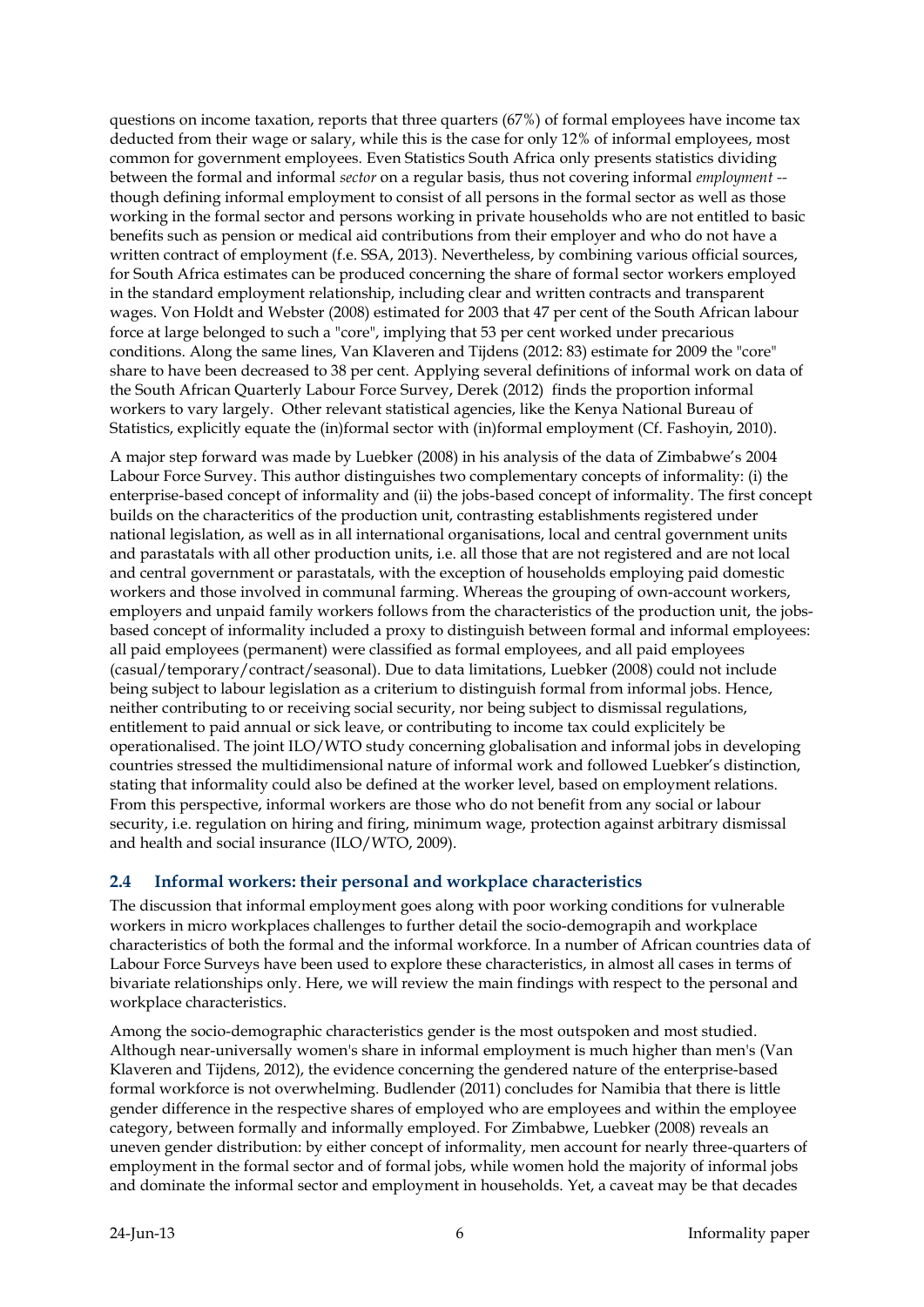of research into the gender pay gap have learned that sex-related differences need to be studied in a multivariate setting in order to filter out the effects of women's often inferior occupational status.

Informality seems to be age-related, with mid-aged workers to be relatively more involved in the formal workforce than young and old workers. For Namibia, Budlender (2011) notices that informal workers are more dominant in the younger age groups, up to age 30, whereas formal workers dominate in age groups 30 and over, but informal workers again outnumber formal workers among those aged 60 and above. For Zimbabwe, Luebker (2008) also reveals age-related differences in access to formal employment: young people aged between 15 and 24 years account for almost a third of all workers, but only for 20 per cent of those employed in the formal sector and for only 14 per cent of those with a formal job. Conversely, the 25-to-34 years and 35-to-54 years age groups are overrepresented in the formal sector (38 and 36 per cent, respectively) and also provide a disproportionate share of the formally employed (39 and 40 per cent, respectively). Here again, older workers are overrepresented in the households and in informal employment.

Low levels of education seem to be strongly related to the incidence of informality, leading the ILO/WTO report (2009) to conclude that a strong emphasis should be placed on training facilities and programmes for informal employees. For Namibia, Budlender (2011) finds a marked decrease in informality as the educational level of the employed individual rises. For Zimbabwe, Luebker (2008) notices that while formal sector workers have generally higher educational attainments – 20 per cent have obtained a diploma or certificate after secondary school and a further 4 per cent hold graduate or postgraduate degrees –, the informal sector shows a mismatch between the largely unskilled work and the educational background of workers: 64 per cent have attended secondary school, and a further 8 per cent have obtained a diploma or certificate after secondary school or even a graduate or postgraduate degree (0.7 per cent). Luebker states one may conclude that many workers in the informal sector perform work that falls far short of their educational background and that their potential remains under-utilized. Yet, this may well be a country-specific conclusion, taking into account the peculiar eonomic and political conditions in Zimbabwe at the time.

Among the workplace characteristics firm size is the most studied, or, to phrase it differently, firm size is often used to distinguish between formal and informal employment. Many statistical agencies define micro-enterprises of five or less workers to belong to the informal economy, mostly by lack of other, possibly more relevant, variables. The sector or industry is one of the most studied factors here, or to phrase it differently again, sector or industry has been applied to distinguish between formal and informal employment, most definitely defining the agricultural sector as to belong to the informal economy. Beyond taking the sector as the distinguishing yardstick, except for agriculture few studies have pointed out which other sectors are most prone to informal employment. For Namibia, Budlender (2011) finds that formal employent is relatively often found in the sector 'factory, office, shop.'

# <span id="page-6-0"></span>**3 Methods and data**

## <span id="page-6-1"></span>**3.1 Hypotheses**

The research objectives of this paper are twofold. First, the study explores how personal and workplace characteristics are related to informal jobs. Its second aim is to investigate the impact of informality on labour market outcomes. As we employ data from nine African countries, we will control all analyses for country-level differences. The following hypotheses are investigated:

H1) We assume that individuals are more likely to hold informal jobs in case of … … in case of vulnerable personal characteristics: woman, young, low-educated, or single-head of household

… unfavourable workplace settings, notably in micro-enterprise, in private sector, or in lowstatus occupation.

- H2) We assume that the more informal the workers ...
- H2a) … the lower the monetary outcomes of their jobs,
- H2b) … the more likely they are paid below the national minimum wage level,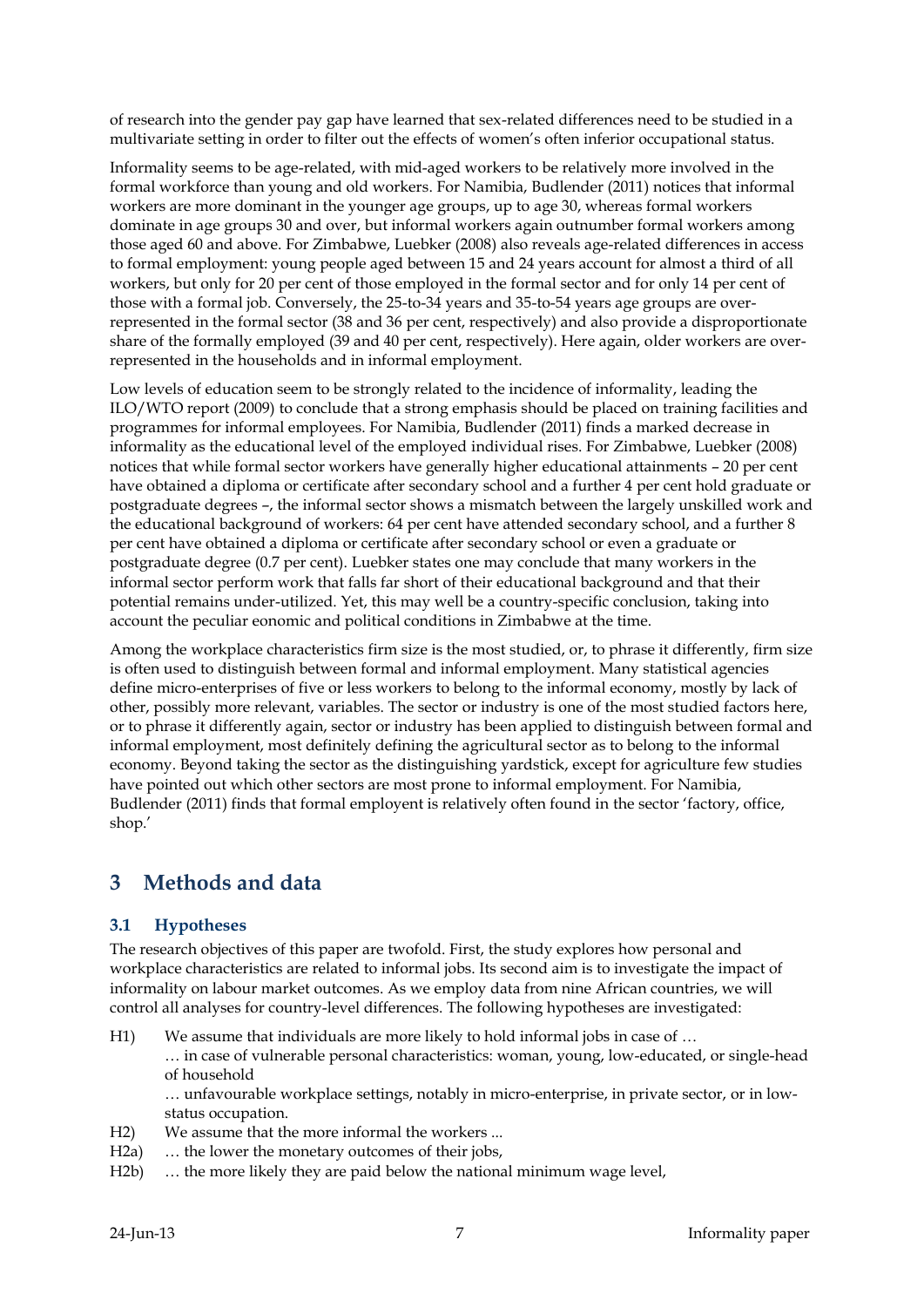- H2c) … the longer their working hours,
- H2d) ... the more likely not being covered by a collective agreement.

#### <span id="page-7-0"></span>**3.2 The data collection**

The data used in this study stem from the comparable face-to-face WageIndicator surveys in nine sub-Saharan African countries, notably Benin, Ghana, Guinea, Kenya, Madagascar, Niger, Rwanda, Senegal, and Togo on work and wages. <sup>1</sup> These interviews were held under responsibility of the WageIndicator Foundation [\(www.wageindicator.org\)](http://www.wageindicator.org/) in close cooperation with Dr. Godius Kahyarara of the Department of Economics at the University of Dar-es-Salam, Tanzania. Two of the three authors of this paper were involved in the questionnaire design and wrote the country reports about the surveys [\(www.wageindicator.org/main/publications\)](http://www.wageindicator.org/main/publications).

The objective of the face-to-face surveys was to collect representative data concerning wages and working conditions in public and private sectors in the national labour markets of the nine African countries. For all nine surveys, the sampling frame was drawn from national establishment registers, using design weights by geographical population size controling for distributions over districts according to the most recent publications of the natonal labour force surveys. In most countries, these registers only included the private sector. In addition, public service institutions were randomly selected. Hence, informality in the sample refers to informal jobs within registered establishments.

The survey aimed at covering all districts in a country. In a few countries problems arose related to traveling to all districts. In those cases as many districts as possible were included. In all nine countries, face-to-face interviews have been held, ranging from 1,413 in Ghana to 2,074 in Rwanda. The sample sizes aimed at representative samples at a confidence interval of 2 and a confidence level of 95 per cent, though in most countries difficulties arose in identifying the exact size of the population, here the total labour force in formal enterprises. Additionally, sample sizes were subject to restrictions regarding time and financial resources. All interviews were held in 2012. In most countries, the data-collection lasted for about a month.

The questionnaire is extracted from the WageIndicator web survey, which is posted on the WageIndicator websites in currently 77 countries, receiving millions of visitors. All web visitors are invited to voluntarily complete a questionnaire with a lottery prize incentive. This web survey is in the national language(s), is adapted to country peculiarities, and asks questions about a wide range of subjects, including basic socio-demographic characteristics, wages, occupations, and other workrelated topics (see Tijdens *et al*. 2010). For the face-to-face interviews the main questions from the web survey have been selected to fit the objectives of these interviews.

In all countries, WageIndicator and the University of Dar-es-Salam selected a national interview agency. Most interviewers were familiar with the process of collecting data through face-to-face interviews. Among the interviewers were many students. WageIndicator and the University of Dares-Salam developed a training package for the interviewers, including an introduction to the survey and its sampling methods and an explanatory note for the interview questions. In most countries, the interviewer training lasted for 2-4 days. A standard introduction was developed, in which the interviewers introduced themselves, identified the purpose of the interview, assured that respondents' answers would be kept confidential, and requested their participation. For each interview the interviewers had a paper questionnaire form, from which they read the questions exactly as they were written, and the respondents' answers were recorded immediately as they were provided. Each day interviewers handed in their completed forms, which were reviewed by the survey manager to ensure that it was complete and unambiguous. The forms were shipped to Dar-es-Salam for data-entry in the web-based WageIndicator data-entry form.

The dataset of the face-to-face interviews in the nine countries has in total 16,747 observations and 123 variables. For most variables, missing values are low. For the analysis, observations with missing values on the informality index and the personal and workplace characteristics are excluded (7.9%).

-

<sup>1</sup> Face-to-face interviews were also held in Zambia, Tanzania and Uganda, but in Zambia the survey question about entitlement to social security was not asked, while in Tanzania and Uganda the survey question about contributing to social security was not asked. Unfortunately, these countries therefore had to be excluded from the analyses.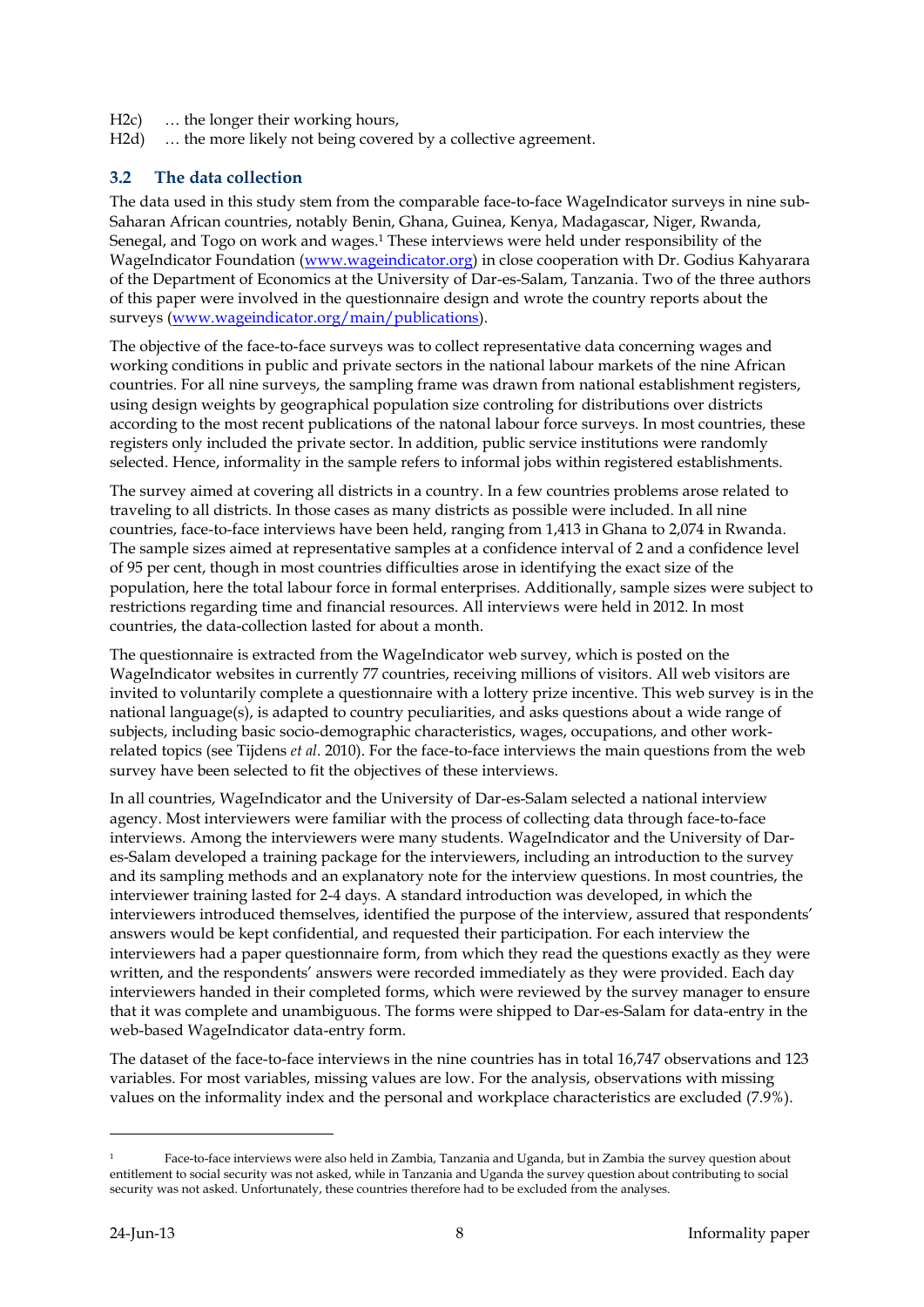Almost half of these missings are due to the question about contribution to social security (3.6% missing). The remaining sample includes 15,420 observations. Unfortunately, the sample descriptives could not be compared to labour force survey data, due to a lack of surveys using establishments as the sampling basis. Additionall, no comparisons have been made to ILO's EAPEP data, because these samples date from various years and are mostly based on household surveys, thus include both the formal and the informal and do not solely target the enterprise-based formal workforce. <sup>2</sup> For this reason, no weights have been applied to the sample.

### <span id="page-8-0"></span>**3.3 Informality index**

By using the establishment registers as sampling frame, the survey addresses workers in registered, thus formal, enterprises. Within formal establishments, formal as well as informal workers can be distinguished, thereby following Luebker's job-based concept of informality given enterprise-based formality (Luebker, 2008). To operationalise the job-based informality a heterogeneous concept of informality has been prefered over a dichotomous indicator. We have developed an index in order to measure the workers' degree of informality, taking their contribution to and entitlement to social security as the two main dimensions and their employment status as the third dimension. The latter includes four categories: self-employed, employee but no contract, employee with fixed-term contract, and employee with permanent contract.

A 5-points' informality-index has been computed, ranging from 1=very informal to 5=very formal. Workers who are not entitled to paid leave, pension and/or social security benefits, who do not contribute to social security, and who have no employment contract are placed at the informal end of the spectrum. Workers who are entitled, do contribute and have a permanent contract are placed at the other end of the spectrum. Table 6 in the Appendix depicts the number of observations in each dimension, showing that across the nine countries one fifth of workers is placed in the midst of the index, while half is in the two most informal and almost one third is in the two most formal categories (data is not weighted across countries). Some 38 per cent state that they are entitled to social security. Up to 42 per cent of workers contribute to social security. Some 12 per cent state that they are not entitled to benefits though they contribute, whereas 7 per cent are entitled who do not contribute.

## <span id="page-8-1"></span>**3.4 Controlling for country-level variation**

To test probabilities of holding an informal job and effects of informality on wages, working hours and minimum wages, we did not elaborate any directed hypotheses on the aggregate country level for four reasons. Firstly, while a large body of research already exists, previous work has predominantly operated under a different, sector-based definition of informal employment.This has led to the use of indicators like the level of urbanisation, that equate agricultural work with informal work and are unhelpful for our analysis of job-based informality in registered enterprises. Secondly, the effects of labour market institutions remain contentious (Cf. Freeman, 2009) to such an extent that their discussion goes beyond the scope of this article, which aims to test probabilities of holding an informal job and the effect of informality on labour market outcomes based on individual level data. Thirdly, the country level variation in our dataset containing only nine sub-Saharan African countries, is relatively small. This becomes clear from the bivariate results in the next section as well as an intercept-only fixed effects model attributing just 7 per cent of the variance to differences across countries.

Fourthly, available aggregate data proved insufficiently reliable in various tests. We tested a range of country-level variables, which are widely available from the UN and World Bank databases. Rejecting any independent variables that are limited to explaining the size of the informal sector instead of the incidence of job-based informality, we looked at factors measuring the size of the social security system, economic or human development and income inequality. The size of the social security system or strength of the state are potentially interesting predictors, since a larger pay-back and more enforcement can reasonably be expected to increase public support for formalised labour relations.

-

<sup>2</sup> Benin: 2002 population census; Ghana: 2006 Ghana Living Standards Survey; Guinea: none; Kenya: 2005 household survey; Madagascar: 2005 labour force and household surveys; Niger: 2001 population census and 2205 household or labour force survey; Rwanda: 2001 national employment and labour force survey; Senegal: 1985 official government estimates; Togo: 2006 household or labour force survey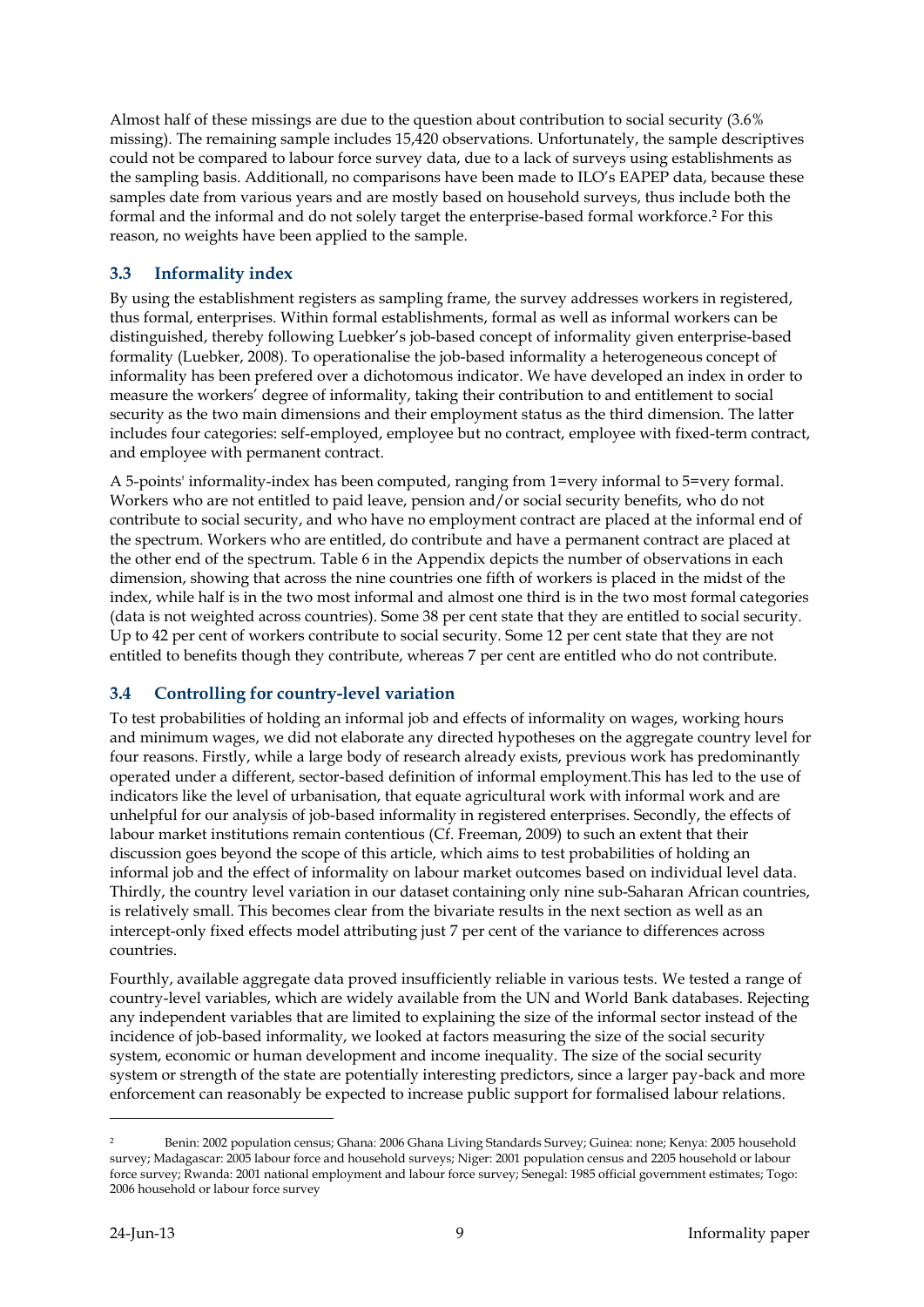The IMF collects data on government expenditure, expenditure on education, government transfers and subsidies, as well as government enterprises and investment. These data, however, are not available for all nine countries in the same year and closer study reveals erratic trends, making expenditure in the previous year a poor indicator of expenditure in the next.

Previous reseach has unanimously shown that, on a global scale, the informal sector shrinks and wages increase with progress. The United Nations produce an annual Human Development Index (HDI), in which 186 countries are ranked on a scale the UN calls "human progress" from high (1) to low. The HDI is a composite index, measuring aggregate development on the dimensions of health, education and income, for each of which standardised indices are created. The health index is a measure of life expectancy at birth, education is measured as the geometric mean of standardised values of mean years of schooling and expected years of schooling; income is measured as per capita GNI in 2005 PPP. The composite index is the geometric mean of the three dimensions, resulting in a scale from 0 (undeveloped) to 1 (highly developed), on which for 2012 the nine countries in the analysis ranged from .304 (Niger) to .558 (Ghana) (UNDP, 2013). Because a reliability test of the composite indices results in a moderately strong scale (Cronbach's Alpha is .665) we also tested the three dimensions separately and an examination of the distribution reveals large heteroskedasticity.

The HDI, however, does not include a measure on income distribution, which has been found to affect the incidence of informal work. We therefore tested a separate indicator, using the Standardized World Income Inequality Database (SWIID), which standardises the UN's world income inequality database for greater comparability. The SWIID data contains Gini coefficients, the measure for income inequality most used, running theoretically from 0 – all income is completely equally distribution – to 100 – all income goes to one reference unit, while the others receive nothing (Solt, 2009). In practice, observed values range from 15 to 71, or from 34 (Togo) to 46 (Kenya) in the nine countries included in the analysis. The Gini coefficients of the nine countries in the dataset are derived from data from 2005 (Kenya, Madagascar, Niger and Senegal) and 2006 (Benin, Ghana, Guinea, Rwanda and Togo) (SWIID, 2011). A bivariate test, however, revealed only a weak association with the incidence of informality (correlation .3), which might be due either to the time lag in the data or its limited applicability to jobbased informality.

Thus, a close inspection of available aggregate measures failed to inspire confidence that their inclusion in the analysis would improve the models. While rejecting the macro level indicators, however, we do acknowledge that countries differ in the respect to the incidence of informality as well as wages. We therefore control for all country level effects by introducing dummies to the models and clustering standard errors.

#### <span id="page-9-0"></span>**3.5 Operationalisations and models used**

For the four personal characteristics, we used the respondent's gender and age group, as well as the internationally comparable International Standard Classification of Education classification 1997 (ISCED), designed by UNESCO, which was derived from the national educational categories used in the questionnaires. ISCED classes 1 and 2 were coded as low education, and ISCED classes 5 and 6 as high education. Households were identified as single-headed when respondents had no partner, but had children living in their households.

To identify the unfavourable workplace settings, we used the survey question about coverage by collective agreements, whereby the answers 'don't know' and 'not aplicable' were considered a 'no'answer. Micro-enterprises were defined as enterprises with less than 5 workers, based on the survey question about firm size. The private sector was derived from the NACE\_rev2.0 industry coding, based on the survey question about industry, and classified by the interviewer into the categories in a showcard. For the analysis the NACE categories N-Q, notably Administrative and support service activities; Public administration and defence, compulsory social security; Education; Human health and social work activities, have been classified as the public sector and all remaining industries as the private sector. Low-status occupations have been defined using the ISEI International Socio-Economic Index of occupational status for ISCO-08, ranging from lowest to highest status (values 10- 89). ISEI values 10-29 are defined as low-status occupations, and ISEI values 45-89 as highstatus occupations.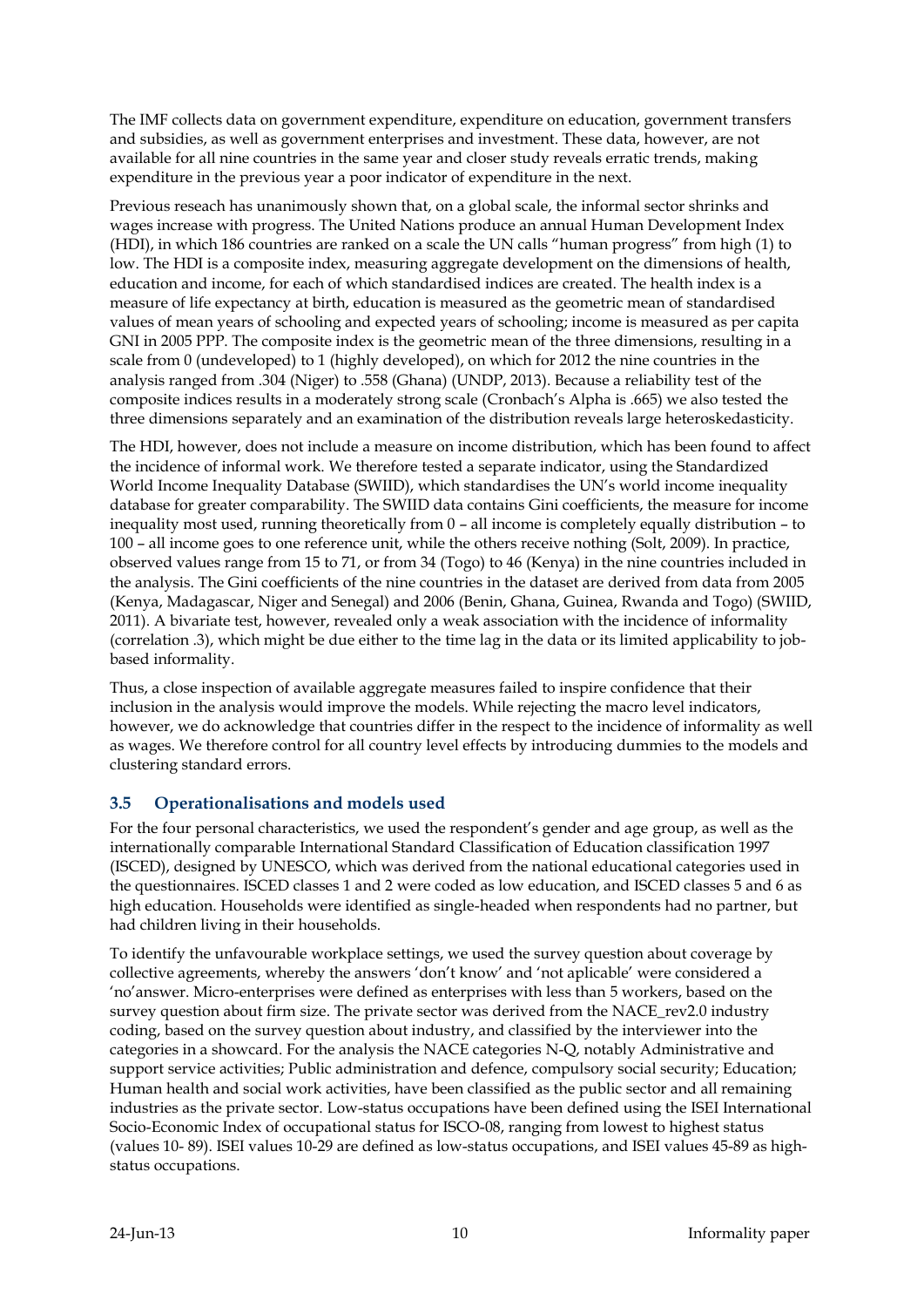To test hypothesis 1, the 5-points informality scale is recoded into three categories, in order to apply a multinomial logit analysis to identify which respondents are likely to fall into which category. To test hypothesis 2, the monetary outcomes, the working hours and the collective bargaining coverage is identified. The survey asks respondents in detail about their earnings. To operationalise the monetary outcomes, we used the net monthly wages. In case the net wage was missing the gross wage is used if supplied. If the pay period was not one month, the monthly wages are computed accordingly. Next, the monthly wages is converted into hourly wages, thereby controlling for the hours worked with a maximum of 80 hours per week. The hourly wages in national currencies were standardized into US Dollar (USD) using the 2012 purchasing power parity (PPP) data from the World Bank Database.

To test hypothesis 2a) - the more informal the workers the lower the monetary outcomes of their jobs we ran OLS regressions on the log net PPP standardized hourly wages, controlled for country and for the personal and workplace characteristics used in hypothesis 1. To test hypothesis 2b) - the more informal the workers the longer their working hours - we applied a logit model to identify which workers worked more than 48 hours per week, controlled for country and personal and workplace characteristics. To test hypotheses 2c) - the more informal the workers the more likely they are paid below the national minimum wage level – and 2d) – the more informal the workers the less likely they are covered by a collective agreement - we applied a logit model, also controlled for country and personal and workplace characteristics.

For the likelihood of being paid above or under the national minimum level a binary variable is computed. Information about the minimum wages is derived from the information collected by the WageIndicator team using national experts (Table 13 in Appendix). Guinea and Rwanda have no minimum wage setting and we therefore use the national poverty lines, which in both countries is defined per month. <sup>3</sup> Three countries apply a monthly minimum wage (Benin, Niger, Togo). For these countries, the binary variable is computed by comparing the reported monthly wage to the national monthly minimum wage or poverty line. Hence, a part-time worker not earning the monthly minimum wage due to few working hours is classified as not earning the minimum wage. However, workers with less than 30 hours a week but with a second job – for which we do not know the hours and earnings - were classified as earning the minimum wage. Madagascar and Senegal use an hourly minimum wage and both countries apply a lower minimum wage for agriculture. Ghana has a daily minimum wage, assuming an 8-hour day, and we therefore treat this as an hourly minimum wage pro rato. Kenya applies a daily minimum wage, detailed for 22 occupational and regional groups. Kenya has not specified the number of hours per day, but similar to Ghana we assume an 8-hour day. For the countries with hourly minimum wages, the binary variable is computed by comparing the reported hourly wage to the national hourly minimum wage.

-

<sup>3</sup> Guinea does not have a country-wide minimum wage. While the law offers the possibility to set wages in sectoral or firm level collective agreements, this systems is not applied very effectively. On the 14<sup>th</sup> of December 2012, after the interviews for this report had already been done, trade unions, employers and the government signed an agreement to introduce an country-wide minimum wage that should apply to all occupations as the minimum.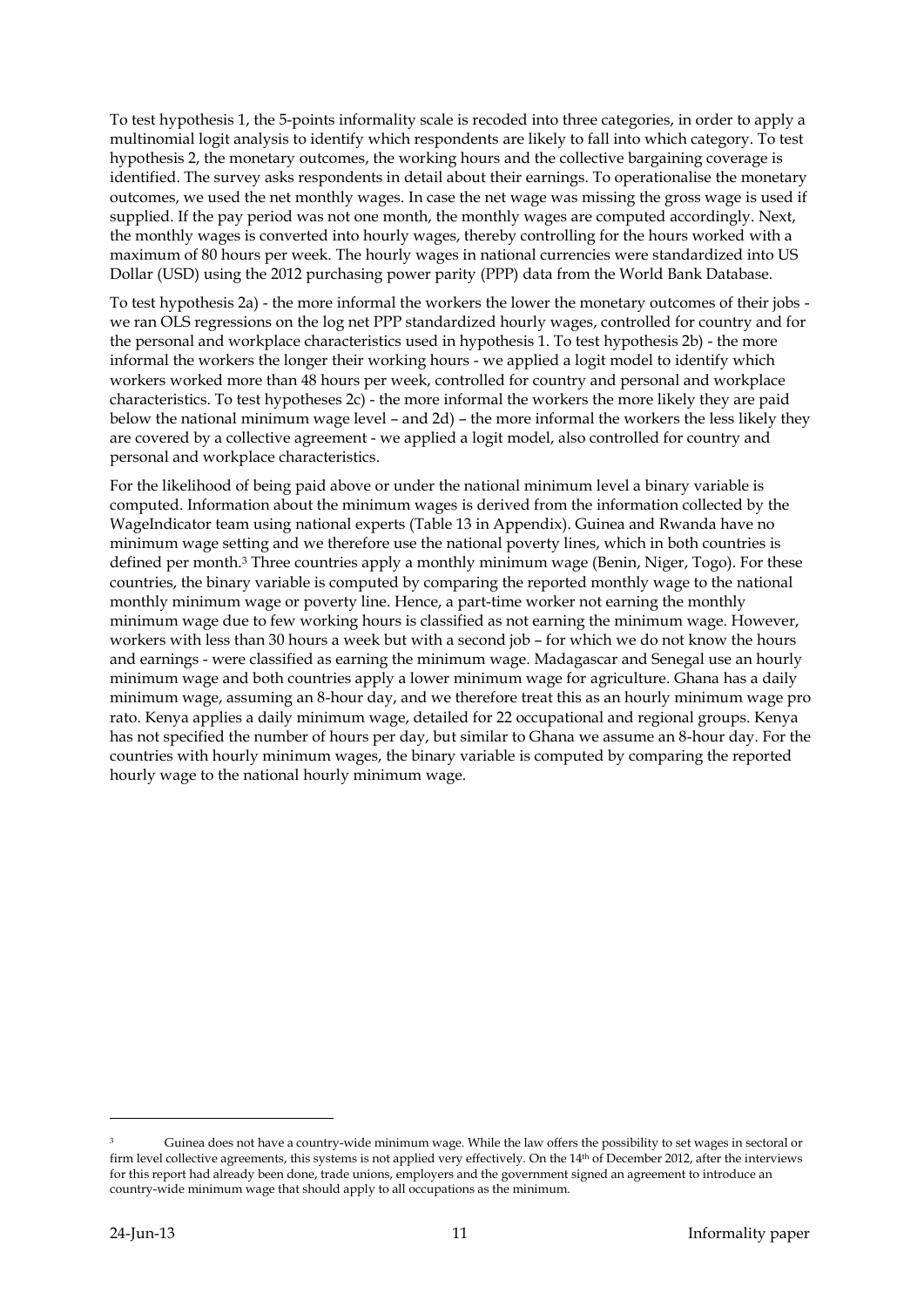# <span id="page-11-0"></span>**4 Findings: Determinants and impact of informality**

## <span id="page-11-1"></span>**4.1 The informality-index**

The 5-points informality-index is based on three dimensions, namely on contribution to social security, on entitlement to social security, paid leave or pension, and on employment status. The index ranges from 1=very informal to 5=very formal. The means of the informality-index range from 2.10 in Benin to 3.51 in Ghana. Graph 1 shows the distribution over the five classes of the index by country, revealing that the high score for Ghana is particularly due to the 50% of the workers in the very formal category. The Graph also shows that in Niger a particularly high share of workers is found in the middle category, whereas the lowest share in the very informal category is found in Kenya. The graph clearly shows that the five categories are not normal distributed but that the peaks are at both ends and in the middle.



<span id="page-11-3"></span>*Graph 1 Distribution over the five categories of the informality-index by country*

## <span id="page-11-2"></span>**4.2 Personal and workplace level variation in the informality-index**

The first research objective aims to explore the relationship between personal and workplace characteristics and the scores on the informality index. Four personal characteristic have been explored: gender, age, education, and household composition. Three workplace settings have been explored: firm size, private versus public sector, and occupational status. Graph 2 shows the mean values of the personal characteristics across the nine countries, revealing a rather similar pattern across the countries. In almost all countries, the younger workers and the low educated have the lowest scores on the informality index. According to a bi-variate examination (not presented here) the effects of gender and household composition, however, are smaller and not unidirectional across countries.

*Source: WageIndicator face-to-face survey African countries, 2012, unweighted data (N=15,420)*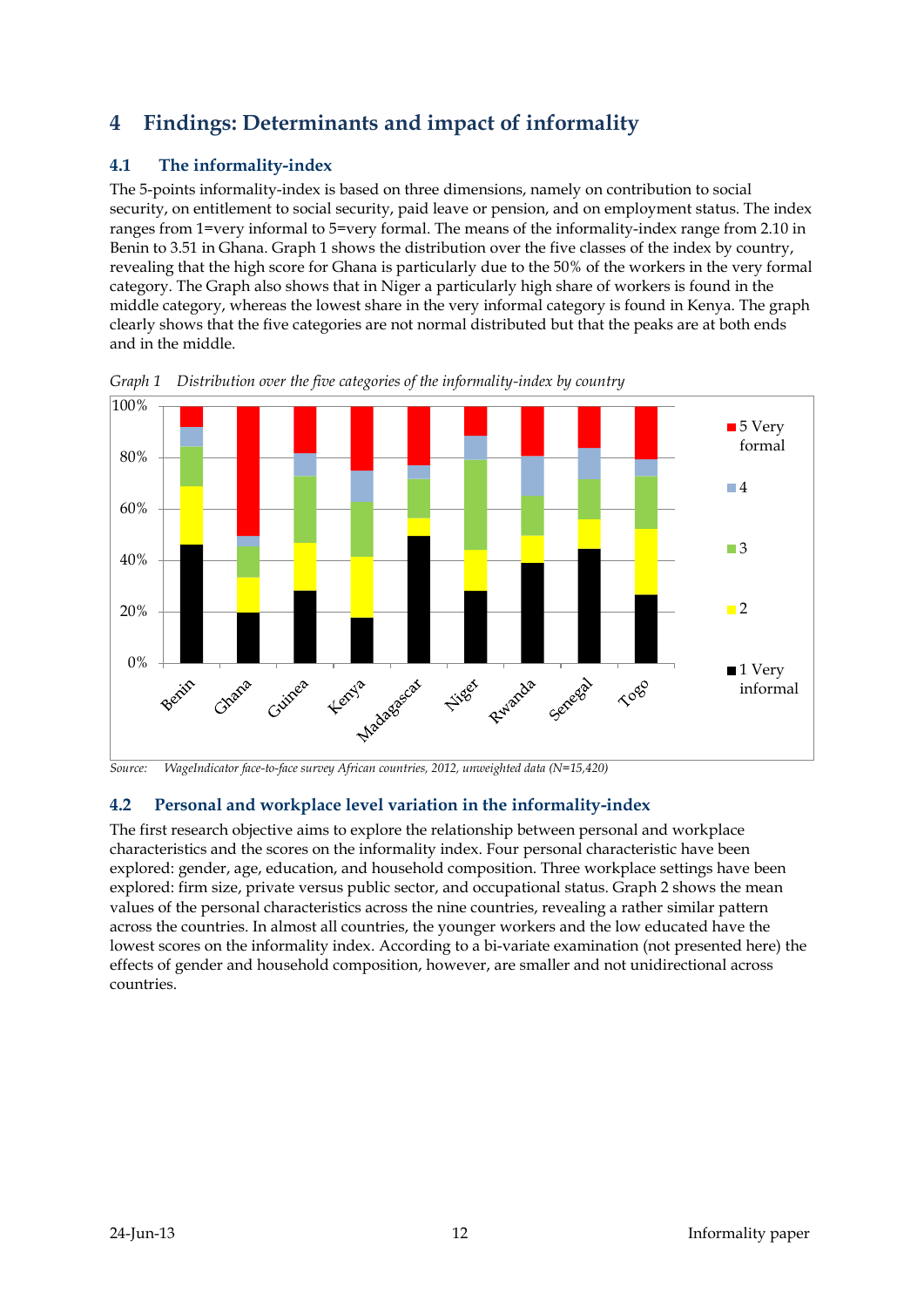<span id="page-12-0"></span>



*Source: WageIndicator face-to-face survey African countries, 2012, unweighted data (N=15,420)*

Graph 3 shows the mean values of the workplace characteristics across the nine countries, revealing again a rather similar pattern across the countries with the workers in firm sizes <5 employees having particularly low formality scores.

<span id="page-12-1"></span>*Graph 3 Mean values for the informality-index (1=very informal,..,5=formal) for two firm sizes, public and private sector and three occuational status categories by country* 



*Source: WageIndicator face-to-face survey African countries, 2012, unweighted data (N=15,420)*

Using multinomial logistic regression analysis, we test the effects of personal and workplace characteristics on the probability of holding an informal or a formal job (Table 1). For this purpose, the five-point informality scale is recoded into three categories by joining the upper two and the lower two categories into "formal" respectively "informal", to be compared to the base category, the workers with an in-between formality score.

As table 1 shows, women are 7 per cent more likely to hold informal jobs versus in-between jobs, but they are also 16 per cent more likely to hold formal jobs versus in-between jobs. Hence, the male workers will be found more frequently in the in-between group. This is consistent with the previous reported bi-vaiate findings. A young age, here defined as below 35 years of age, increases the odds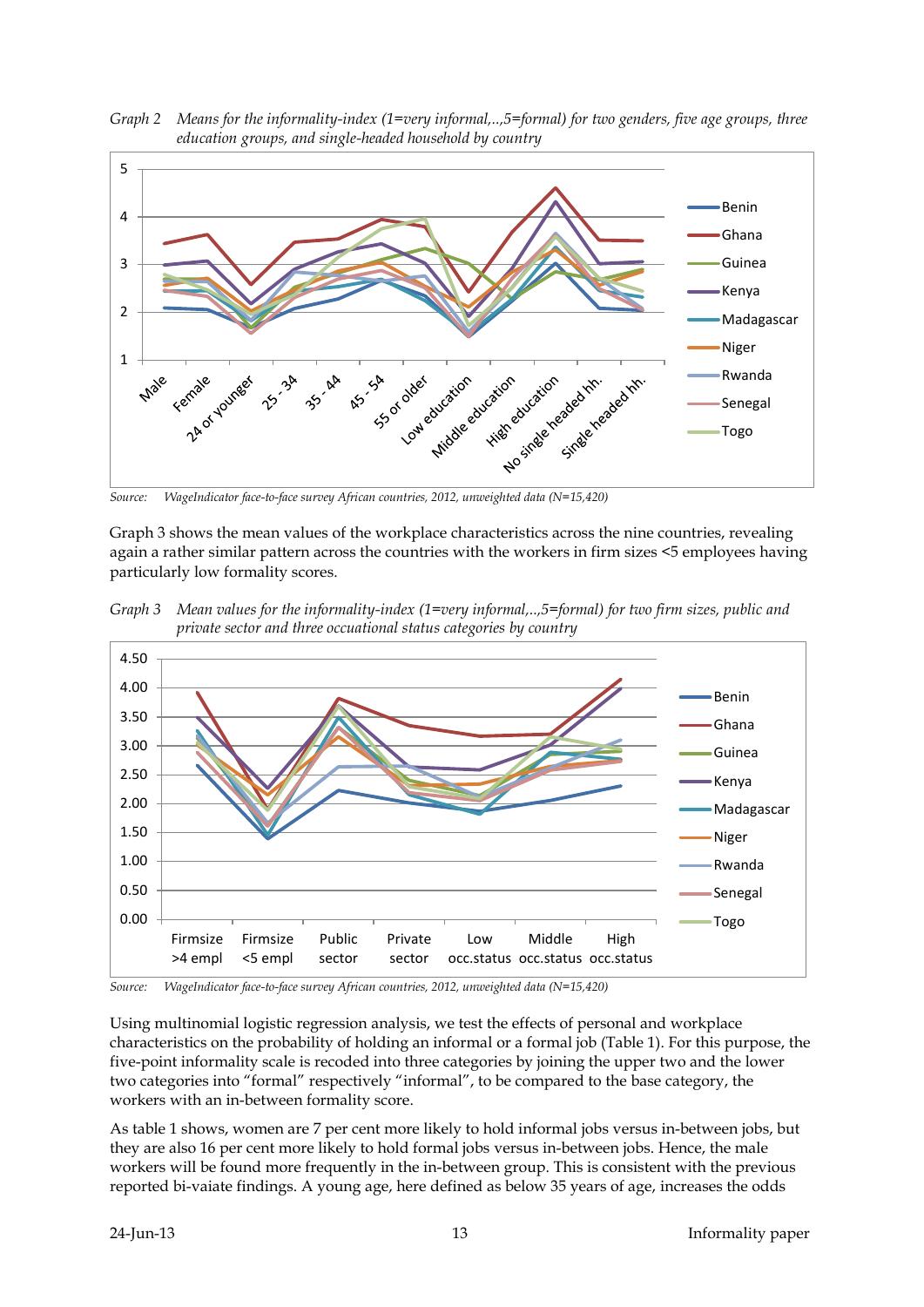ratio of an informal versus an in-between job with 60 per cent and decreases the odds ratio of a formal versus an in-between job with more than 40 per cent. Being a worker with a high education decreases the odds ratio of an informal versus an in-between job with more than 50 per cent and it increases the odds ratio of a formal versus an in-between job with 55 per cent. Being a worker with a low education reveals the opposite tendency. For a worker with a low education the odds ratio of having an informal versus an in-between job increases with 67 per cent whereas it decreases for having a formal versus an in-between job with more than 100 per cent. Being a single headed household does not significantly affect the chance on an informal job, but it decreases the odd ratio for a formal versus an in-between job with 24 per cent.

The results for the workplace characteristics are as follows. Being a worker in a small firm with 4 or fewer employees increases the odds ratio of an informal versus an in-between job with 164 per cent whereas it decreases the odds ratio of a formal versus an in-between job with 194 per cent. Working in the private industry increases the odds ratio of an informal versus an in-between job with 140 per cent whereas no significant results are found concerning the odds ratio of a formal versus an in-between job. Finally, a high status occupation decreases the odds ratio of an informal versus an in-between job, but it does not affect the odds ratio of a formal versus an in-between job. Working in a low-status occupation increases the odds ratio of an informal versus an in-between job with 18 per cent whereas it decreases the odds ratio of a formal versus an in-between job with 36 per cent.

Table 1 presents two models, notably excluding and including country dummies with Togo as the reference country. A first conclusion from Table 1 is that the odds ratios for the personal and the workplace characteristics hardly vary between the two models, pointing to a rather similar pattern accross the countries, thereby supporting the conclusions from the bi-variate analyses. A second conclusion is that in Ghana, Kenya, Madagascar, Rwanda and Senegal in comparison to Togo the odds ratios increase for holding a formal versus an in-between job, whereas they decrease for Benin, Guinea, Niger, with insignificant findings for Benin. The odds ratios for holding an informal versus an in-between job increase for Benin, Madgascar, and Senegal in comparison to Togo, while they decrease for Guinea, Kenya, and Niger, with insignificant findings for Ghana and Rwanda.

In conclusion, hypothesis 1 is confirmed for the concerning the personal characteristics age and education, but not concerning gender and household composition, and it is confirmed for the workplace characteristics micro enterprises, private industry and occupational status. The country dummies show that national differences do exist and that all countries are significantly different from the reference country Togo, except Ghana and Rwanda in the informal model and Benin in the formal model.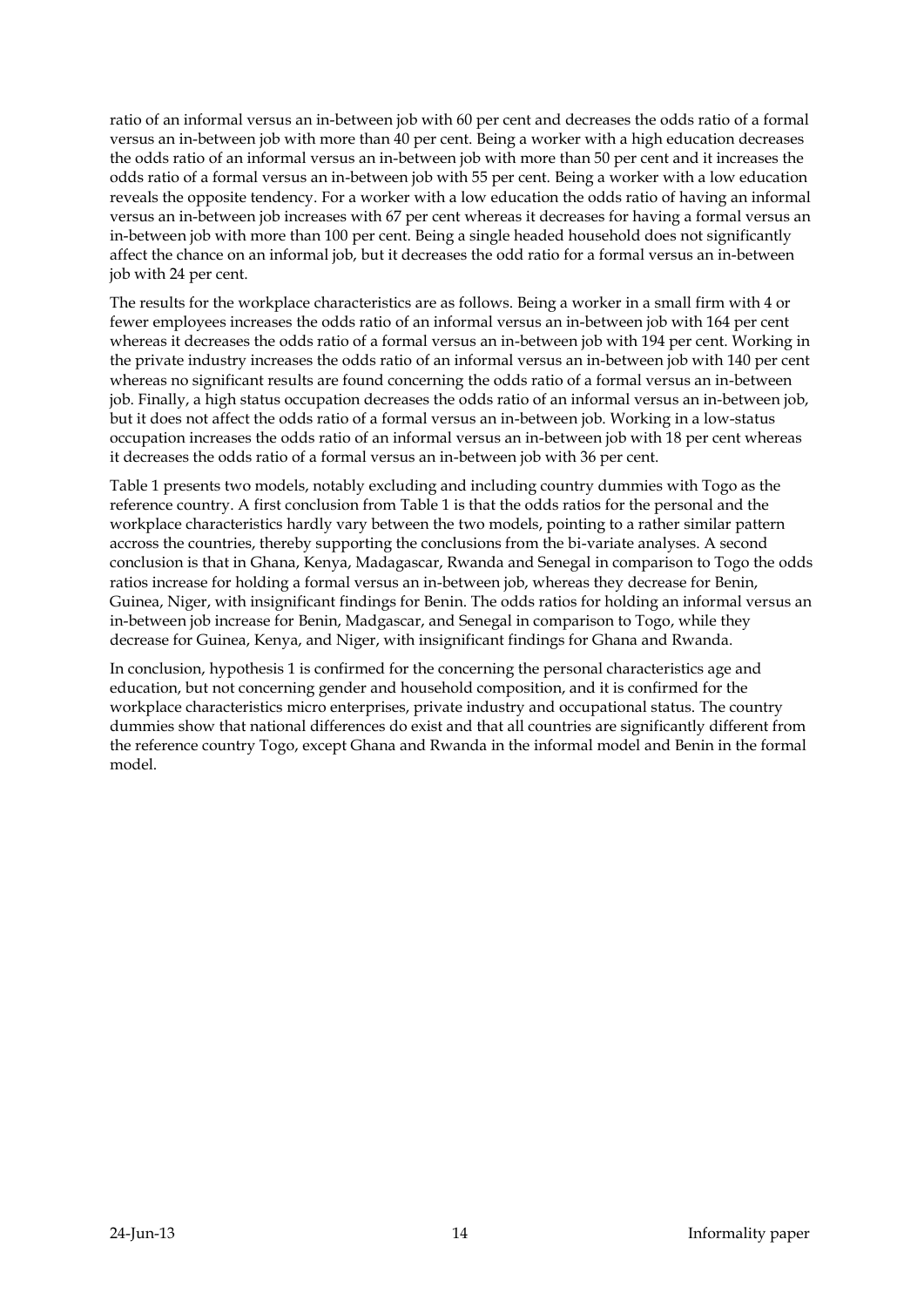|                            | Model 1 |       | Model 2   |         |         |           |
|----------------------------|---------|-------|-----------|---------|---------|-----------|
| Informal vs in-between     | Exp(B)  | Sig.  | Std. Err. | Exp(B)  | Sig.    | Std. Err. |
| Intercept                  |         |       |           |         |         |           |
| Female                     | 1.068   |       | 0.05      | 1.004   |         | 0.05      |
| Young (age <35 yrs)        | 1.601   | $***$ | 0.05      | 1.583   | $***$   | 0.05      |
| Single headed hh           | 0.932   |       | 0.08      | 0.971   |         | 0.08      |
| High education             | 0.650   | $***$ | 0.06      | 0.616   | ***     | 0.06      |
| Low education              | 1.675   | $***$ | 0.05      | 1.790   | $***$   | 0.06      |
| Small firm (<=4 empl)      | 2.638   | $***$ | 0.06      | 2.709   | $***$   | 0.06      |
| Private industry           | 2.372   | $***$ | 0.05      | 2.254   | $***$   | 0.05      |
| High status occupation     | 0.809   | ***   | 0.06      | 0.795   | $***$   | 0.06      |
| Low status occupation      | 1.182   | $***$ | 0.06      | 1.160   | $**$    | 0.06      |
| Benin                      |         |       |           | 1.518   | $***$   | 0.09      |
| Ghana                      |         |       |           | 1.033   |         | 0.11      |
| Guinea                     |         |       |           | 0.807   | $**$    | 0.09      |
| Kenya                      |         |       |           | 0.720   | ***     | 0.10      |
| Madagascar                 |         |       |           | 1.483   | ***     | 0.09      |
| Niger                      |         |       |           | 0.405   | $***$   | 0.09      |
| Rwanda                     |         |       |           | 1.160   |         | 0.09      |
| Senegal                    |         |       |           | 1.271   | $**$    | 0.09      |
| Formal vs in-between       | Exp(B)  | Sig.  | Std. Err. | Exp(B)  | Sig.    | Std. Err. |
| Intercept                  |         |       |           |         |         |           |
| Female                     | 1.163   | $***$ | 0.05      | 1.069   |         | 0.05      |
| Young                      | 0.701   | $***$ | 0.05      | 0.723   | $***$   | 0.05      |
| Single headed hh           | 0.806   | $**$  | 0.09      | 0.826   | $**$    | 0.09      |
| High education             | 1.566   | $***$ | 0.06      | 1.896   | $***$   | 0.06      |
| Low education              | 0.493   | $***$ | 0.07      | 0.618   | $***$   | 0.07      |
| Small firm (<=4 empl)      | 0.452   | $***$ | 0.05      | 0.475   | $***$   | 0.05      |
| Private industry           | 1.022   |       | 0.05      | 0.967   |         | 0.05      |
| High status occupation     | 0.950   |       | 0.06      | 0.967   |         | 0.06      |
| Low status occupation      | 0.732   | $***$ | 0.06      | 0.717   | $***$   | 0.07      |
| Benin                      |         |       |           | 0.902   |         | 0.11      |
| Ghana                      |         |       |           | 4.143   | $***$   | 0.11      |
| Guinea                     |         |       |           | 0.836   | $\star$ | 0.10      |
| Kenya                      |         |       |           | 1.633   | $***$   | 0.10      |
| Madagascar                 |         |       |           | 1.346   | $***$   | 0.10      |
| Niger                      |         |       |           | 0.564   | $***$   | 0.10      |
| Rwanda                     |         |       |           | 1.762   | ***     | 0.10      |
| Senegal                    |         |       |           | 1.594   | $***$   | 0.10      |
| Log likelihood (df) sign.  | 2449.48 | 18    | 0.00      | 8621.40 | 34      | 0.00      |
| Nagelkerke Pseudo R-Square | .296    |       |           | .342    |         |           |

<span id="page-14-0"></span>*Table 1 Parameter estimates of workers' personal and workplace characteristics and countries on probabilities of holding a formal or an informal job versus an in-between job (multinomial logistic regressio: odds ratios, sign levels, standard errors)*

*Source: WageIndicator face-to-face survey African countries, 2012, unweighted data (N=15,420)*

*\*\*\* p<0.01, \*\* p<0.05; \* p<0.10, Reference group countries: Benin*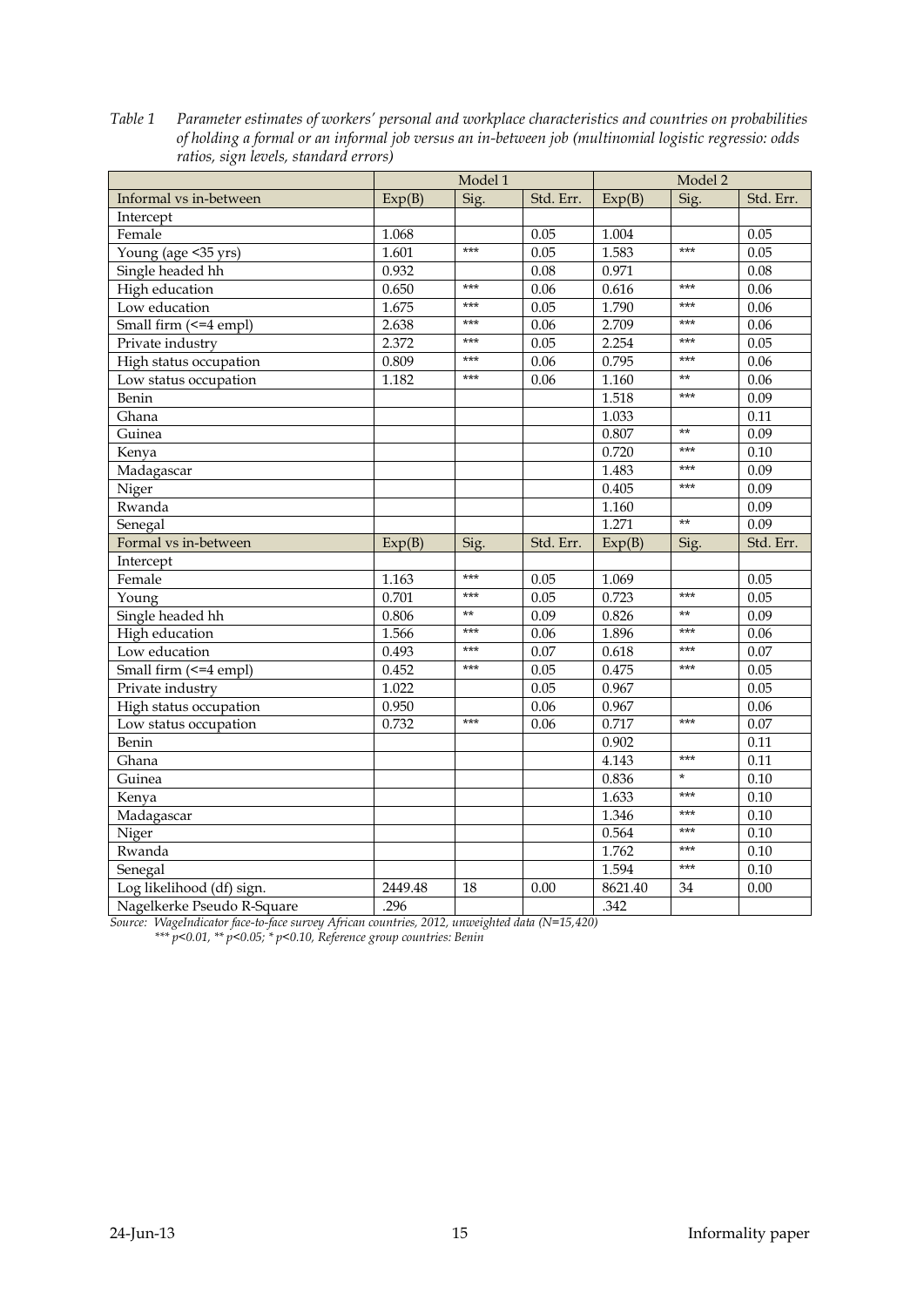#### <span id="page-15-0"></span>**4.3 Labour market outcomes: wages, minimum wages, working hours and coverage**

#### **4.3.1 Wages**

According to hypothesis 2a) we expect that a higher degree of informality results in lower monetary outcomes of the job. In our base model (Table 2) informality indeed significantly lowers the hourly wages: with every step on the 5-point scale towards formality the log hourly wage increases with 41 per cent. Note that a model without country dummies reveals a similar effect (not in the Table).

Once the results are controled for personal and workplace characteristics, for each step towards formality the earnings still increase with 24 per cent. Gender does not significantly affect the hourly wages. An older age or a high education increase the hourly wages, whereas having a low education lowers the wage. Being a single-headed household does not significantly affect the wage.

Working in a micro-workplace lowers the hourly wage with 38 per cent lower and working in the private sector does so with 13 per cent, whereas working in a high occupational status job increases the hourly wages. Compared to Togo, signficant negative effects on the wages are found for Kenya and Madagascar, while positive effects are found for Benin, Ghana, Rwanda and Senegal. Guinea and Niger reveal insignificant effects.

|                             |          | <b>Base model</b> |       | Full model   |           |        |  |
|-----------------------------|----------|-------------------|-------|--------------|-----------|--------|--|
|                             | B        | Std. Err.         | Sign  | <sub>B</sub> | Std. Err. | Sign   |  |
| Constant                    | $-1.171$ | 0.03              | ***   | $-2.023$     | 0.11      | ***    |  |
| Informality (1=inf,,5=form) | 0.407    | 0.01              | ***   | 0.218        | 0.01      | $***$  |  |
| Female                      |          |                   |       | 0.018        | 0.02      |        |  |
| Age (13-82)                 |          |                   |       | 0.066        | 0.01      | ***    |  |
| Age squared                 |          |                   |       | $-0.001$     | 0.00      | ***    |  |
| Single headed household     |          |                   |       | $-0.028$     | 0.03      |        |  |
| High education              |          |                   |       | 0.565        | 0.02      | ***    |  |
| Low education               |          |                   |       | $-0.370$     | 0.02      | ***    |  |
| Firm size 1-4               |          |                   |       | $-0.376$     | 0.02      | ***    |  |
| Private sector              |          |                   |       | $-0.130$     | 0.02      | $***$  |  |
| High status occupation      |          |                   |       | 0.212        | 0.02      | ***    |  |
| Low status occupation       |          |                   |       | $-0.112$     | 0.02      | ***    |  |
| Benin                       | 0.151    | 0.04              | ***   | 0.259        | 0.04      | ***    |  |
| Ghana                       | 0.059    | 0.04              |       | 0.219        | 0.04      | ***    |  |
| Guinea                      | 0.053    | 0.04              |       | 0.027        | 0.04      |        |  |
| Kenya                       | $-0.188$ | 0.04              | $***$ | $-0.073$     | 0.04      | $\ast$ |  |
| Madagascar                  | $-0.435$ | 0.04              | ***   | $-0.478$     | 0.04      | ***    |  |
| Niger                       | $-0.155$ | 0.04              | ***   | 0.010        | 0.04      |        |  |
| Rwanda                      | 0.215    | 0.04              | ***   | 0.241        | 0.03      | ***    |  |
| Senegal                     | 0.364    | 0.04              | ***   | 0.419        | 0.04      | $***$  |  |
| $\mathbb{R}$                | 0.49     |                   |       | 0.60         |           |        |  |
| N                           | 14983    |                   |       | 14983        |           |        |  |

<span id="page-15-1"></span>*Table 2 Parameter estimates of workers' personal and workplace characteristics and country on their wages (log net hourly wage in standardised USD) (OLS regression)*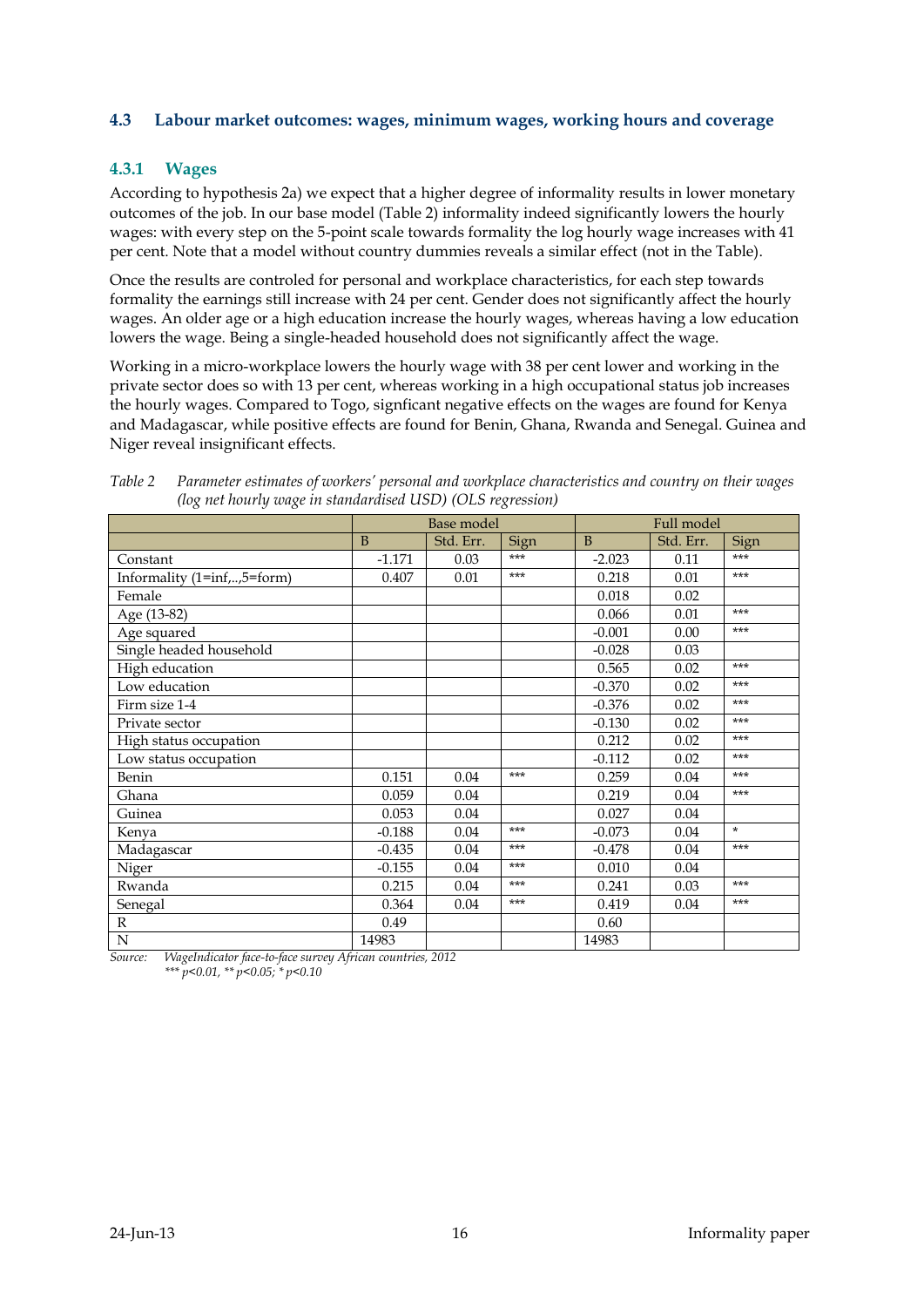#### **4.3.2 Above minimum wage or poverty line**

According to hypothesis 2b) we expect that a higher degree of informality increases the likelihood of being paid below the national minimum wage (MW) or the national poverty line (for definitions see section 3.5 and Appendix Table 13). The results of the analysis is hown in Table 3.

Indeed, as expected, the odds ratio for informal workers to be paid below the minimum wage or poverty line are almost three times higher compared to the in-between and the formal workers, as the base model shows. When controlled for personal and workplace characteristics, the odds ratio still increases more than two times.

The results further reveal that neither gender nor being a single-headed household affect the probability significantly. Yet, the odds ratio for the chance to be paid above the threshold decreases by 57 per cent a young worker and by 81 per cent for a low-educated worker. The odds ratio decreases by 55 per cent when working in a small enterprise, by 50 per cent when working in the private secctor, and by 14 per cent when working in a low-status occupation.

The odds ratio of being paid above the threshold decreases for workers in Rwanda compared to workers in the reference country Togo. For the workers in all other countries the odds ratio increases, apart from Kenya and Madagascar, where the effects are insignificant.

<span id="page-16-0"></span>*Table 3 Parameter estimates of workers' personal and workplace characteristics and country on the likelihood of being paid above the relevant minimum wage or poverty line (binary logistic regression)*

|                           |          | Base model |      | Full model |       |      |
|---------------------------|----------|------------|------|------------|-------|------|
|                           | Exp(B)   | Sig.       | S.E. | Exp(B)     | Sig.  | S.E. |
| Informal $(1/2$ on index) | 0.338    | $***$      | .048 | 0.483      | ***   | .052 |
| Formality (4/5 on index)  | 2.898    | $***$      | .061 | 2.039      | $***$ | .065 |
| Female                    |          |            |      | 0.965      |       | .043 |
| Young (age < 35 yrs)      |          |            |      | 0.635      | $***$ | .041 |
| Single headed household   |          |            |      | 0.916      |       | .067 |
| High education            |          |            |      | 3.188      | ***   | .064 |
| Low education             |          |            |      | 0.550      | ***   | .046 |
| Firm size 1-4             |          |            |      | 0.643      | ***   | .052 |
| Private sector            |          |            |      | 0.667      | $***$ | .049 |
| High status occupation    |          |            |      | 1.377      | ***   | .050 |
| Low status occupation     |          |            |      | 0.874      | $***$ | .048 |
| Country (ref: Togo)       |          |            |      | 0.000      | $***$ | .000 |
| Benin                     | 1.913    | $***$      | .074 | 2.540      | ***   | .080 |
| Ghana                     | 1.066    |            | .084 | 1.301      | ***   | .088 |
| Guinea                    | 1.981    | $***$      | .077 | 1.955      | $***$ | .082 |
| Kenya                     | 0.912    |            | .078 | 1.061      |       | .083 |
| Madagascar                | 1.054    |            | .072 | 1.092      |       | .078 |
| Niger                     | 1.153    | $\star$    | .078 | 1.511      | ***   | .085 |
| Rwanda                    | 0.455    | $***$      | .073 | 0.473      | ***   | .079 |
| Senegal                   | 1.888    | $***$      | .074 | 2.574      | $***$ | .080 |
| Constant                  | 2.019    | $***$      | .062 | 0.910      | $***$ | .095 |
| -2 Log likelihood         | 17116.04 |            |      | 15826.29   |       |      |
| Chi-square (sign., df)    | 2793.50  | $***$      | 10   | 4083.25    | ***   | 19   |
| N                         | 14984    |            |      | 14984      |       |      |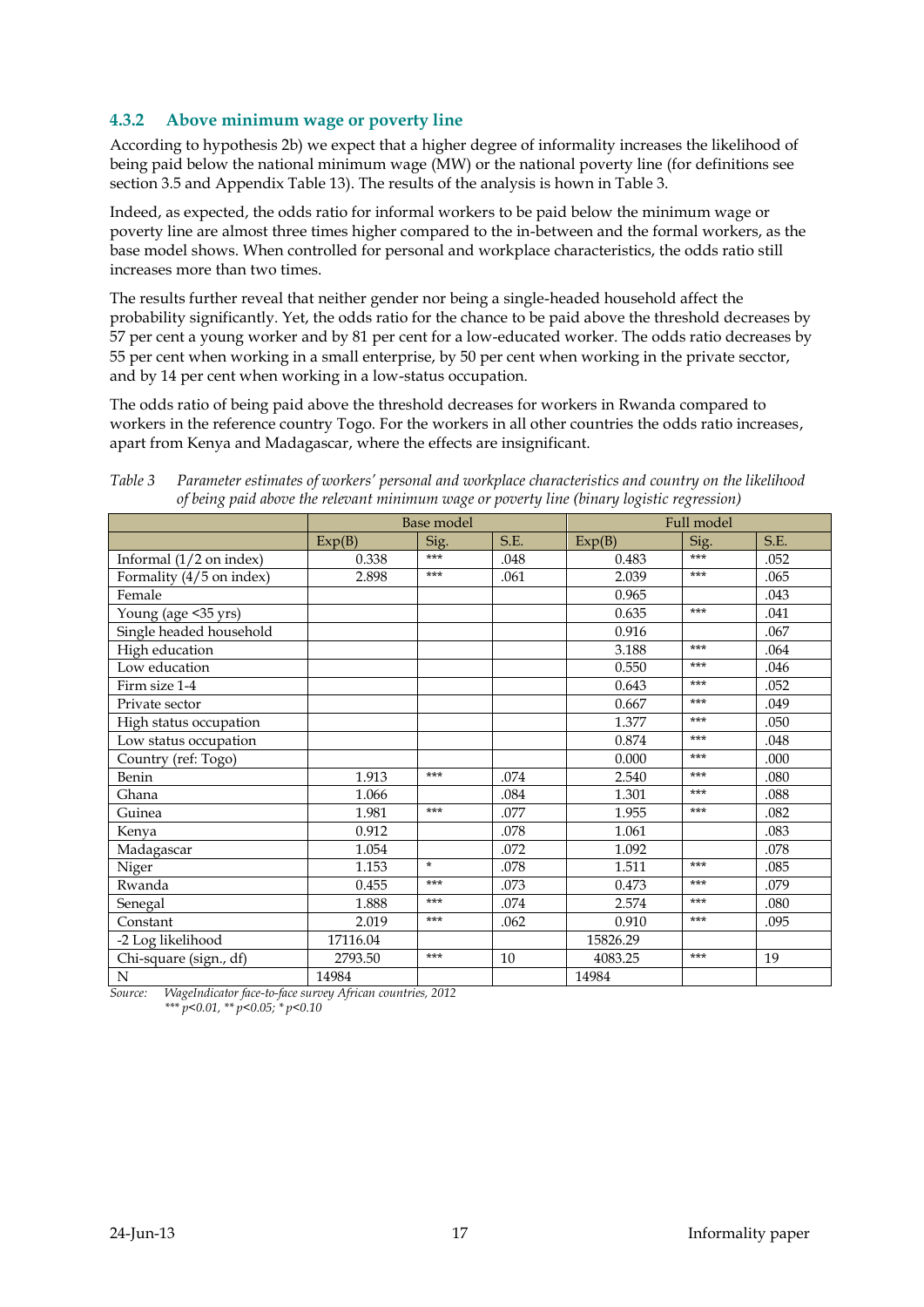#### **4.3.3 Working long hours**

According to hypothesis 2c) we expect that a higher degree of informality increases the likelihood of working long hours, here defined as working more than 48 hours a week. Table 4 shows the probablities of working long hours. Indeed, as expected, the odds ratio for informal workers to be working long hours increase almost two times compared to the in-between and formal workers, as the base model shows. When controlled for personal and workplace characteristics, the odds ratio still increases 46 per cent.

The results further reveal that for female workers the odds ratio for working long hours decreases by 34 per cent. In contrast, for young workers the odds ratio increases with 17 per cent compared to workers aged 35 and over. Being a single-headed household does not affect the probability significantly. The odds ratio for the chance to be working long hours decreases by almost 70 per cent for a high-educated worker whereas it increases by 46 per cent for a low-educated worker.

Working in a small enterprise increases the odds ratio for working long hours by 41 per cent. Working in the private sector increases the odds ratio for working long hours even more, notably by 113 per cent. Working in a low status occupation decreases the chance of working long hours: the odds ratio decreases by 22 per cent. Working in a high status occupation does not significantly affects the chance of working long hours.

Compared to workers in the reference country Togo, the odds ratio increases for workers in all other countries. Particularly in Rwanda, folowed by Benin and Ghana, the odds ratio of working long hours increases largely.

|                              | Base model |                             | Full model |          |       |      |
|------------------------------|------------|-----------------------------|------------|----------|-------|------|
|                              | Exp(B)     | Sig.                        | S.E.       | Exp(B)   | Sig.  | S.E. |
| Informal $(1/2$ on index)    | 1.966      | $***$                       | .046       | 1.462    | $***$ | .049 |
| Formality (4/5 on index)     | 0.455      | $***$                       | .051       | 0.542    | $***$ | .054 |
| Female                       |            |                             |            | 0.743    | $***$ | .040 |
| Young (age < 35 yrs)         |            |                             |            | 1.172    | $***$ | .038 |
| Single headed household      |            |                             |            | 1.023    |       | .063 |
| High education               |            |                             |            | 0.589    | $***$ | .050 |
| Low education                |            |                             |            | 1.460    | $***$ | .045 |
| Firm size 1-4                |            |                             |            | 1.408    | $***$ | .045 |
| Private sector               |            |                             |            | 2.128    | $***$ | .043 |
| High status occupation       |            |                             |            | 0.959    |       | .045 |
| Low status occupation        |            |                             |            | 0.823    | $***$ | .046 |
| Country (ref: Togo)          |            |                             |            | 0.000    | $***$ | .000 |
| Benin                        | 2.301      | $***$                       | .072       | 2.224    | ***   | .075 |
| Ghana                        | 2.073      | $***$                       | .077       | 1.884    | $***$ | .080 |
| Guinea                       | 1.287      | $***$                       | .070       | 1.245    | $***$ | .073 |
| Kenya                        | 1.427      | $***$                       | .073       | 1.468    | $***$ | .077 |
| Madagascar                   | 1.078      |                             | .069       | 1.076    |       | .072 |
| Niger                        | 1.494      | $***$                       | .074       | 1.259    | $***$ | .079 |
| Rwanda                       | 3.787      | $***$                       | .072       | 3.680    | $***$ | .074 |
| Senegal                      | 1.460      | $***$                       | .069       | 1.275    | $***$ | .072 |
| Constant                     | 0.580      | $***$                       | .059       | 0.328    | $***$ | .085 |
| -2 Log likelihood            | 18937.32   |                             |            | 18146.22 |       |      |
| Chi-square (sign., df)       | 1828.24    | $***$                       | 10         | 2619.35  | $***$ | 19   |
| $\mathbf N$<br>$\frac{1}{2}$ | 14984      | $\sim$ $\sim$ $\sim$ $\sim$ |            | 14984    |       |      |

<span id="page-17-0"></span>*Table 4 Parameter estimates of workers' personal and workplace characteristics and country on the likelihood of working more than 48 hours per week (binary logistic regression)*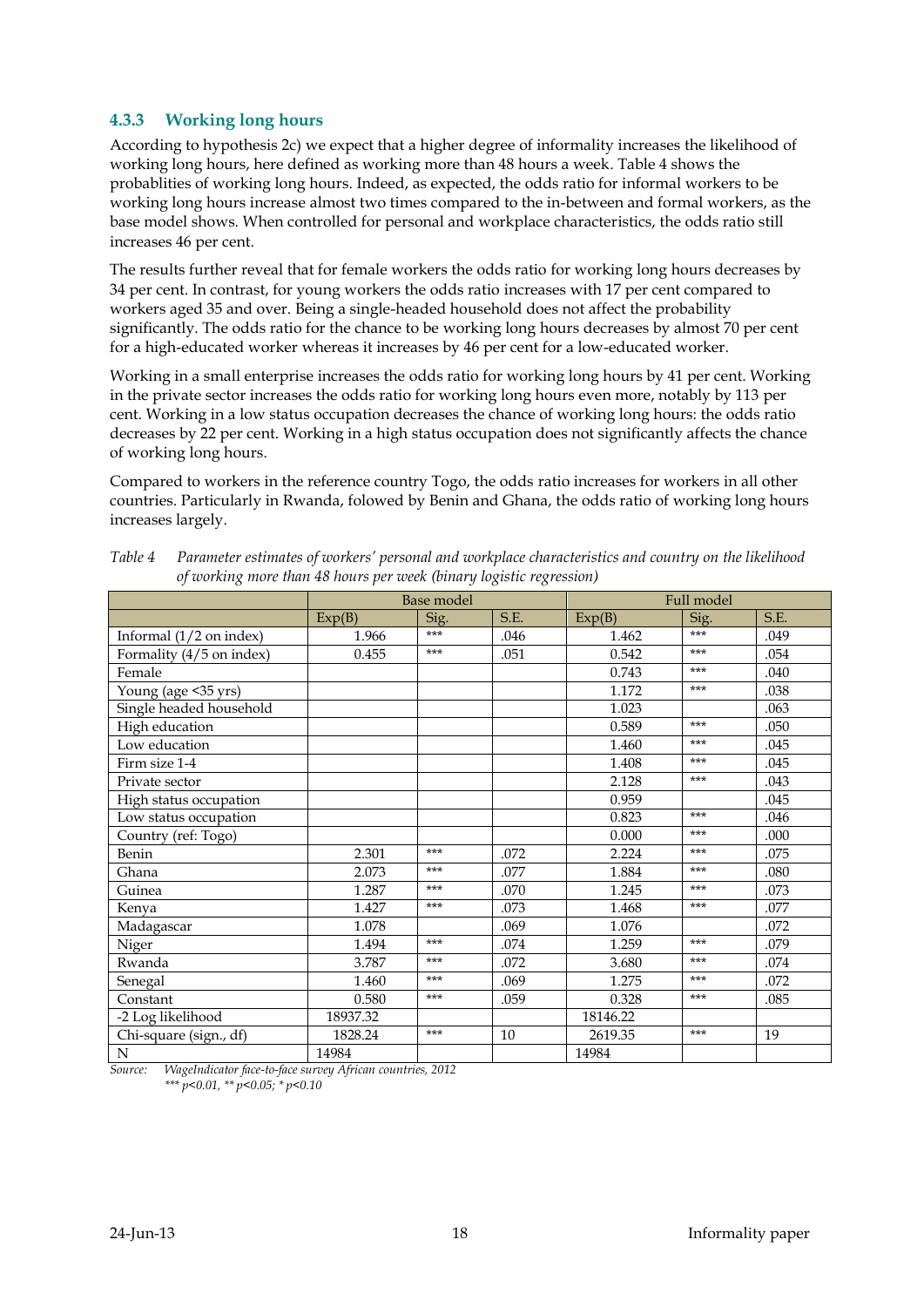### **4.3.4 Collective bargaining coverage**

According to hypothesis 2d) we expect that a higher degree of informality decreases the likelihood of being covered by a collective bargaining agreement. Note that the number of observations in this analysis are lower, due to the fact that almost 11% of the respondents provded a 'don't know' answer. They were excluded from the analysis. Table 5 shows the probablities of bargaining coverage. Indeed, as expected, the odds ratio for informal workers to be covered decrease almost four times compared to the in-between and formal workers, as the base model shows. When controlled for personal and workplace characteristics, the odds ratio still increases almost three times.

The results further reveal that for female workers the odds ratio for being covered increases by 15 per cent. In contrast, for young workers the odds ratio decreases with 25 per cent compared to workers aged 35 and over. Being a single-headed household does not affect the probability significantly. The odds ratio for the chance to be covered increases by 15 per cent for a high-educated worker whereas it decreases by 27 per cent for a low-educated worker.

Working in a small enterprise decreases the odds ratio for being covered by 76 per cent. Working in the private sector does so by 33 per cent. Working in a high status occupation does not significantly affects the chance of being covered. Working in a low status occupation decreases the chance of for being covered: the odds ratio decreases by 33 per cent.

Compared to workers in the reference country Togo, the odds ratio decreases for workers in all other countries, apart from Rwanda, while the coefficients for Guinea and Niger are not significant.

|                                  | Base model |       |      | Full model |        |      |
|----------------------------------|------------|-------|------|------------|--------|------|
|                                  | Exp(B)     | Sig.  | S.E. | Exp(B)     | Sig.   | S.E. |
| Informal $(1/2$ on index)        | 0.265      | ***   | .059 | 0.338      | ***    | .062 |
| Formality $(4\sqrt{5}$ on index) | 2.677      | ***   | .056 | 2.229      | $***$  | .058 |
| Female                           |            |       |      | 1.147      | ***    | .049 |
| Young (age <35 yrs)              |            |       |      | 0.797      | ***    | .046 |
| Single headed household          |            |       |      | 0.988      |        | .076 |
| High education                   |            |       |      | 1.152      | $**$   | .056 |
| Low education                    |            |       |      | 0.787      | $***$  | .061 |
| Firm size 1-4                    |            |       |      | 0.567      | $***$  | .049 |
| Private sector                   |            |       |      | 0.750      | $***$  | .049 |
| High status occupation           |            |       |      | 0.930      |        | .053 |
| Low status occupation            |            |       |      | 0.754      | ***    | .058 |
| Country (ref: Togo)              |            |       |      | 0.000      | $***$  | .000 |
| Benin                            | 0.281      | $***$ | .107 | 0.291      | $***$  | .110 |
| Ghana                            | 0.769      | $***$ | .088 | 0.777      | $***$  | .091 |
| Guinea                           | 0.952      |       | .084 | 0.925      |        | .088 |
| Kenya                            | 0.676      | ***   | .086 | 0.705      | $***$  | .089 |
| Madagascar                       | 0.220      | ***   | .098 | 0.204      | $***$  | .100 |
| Niger                            | 0.921      |       | .092 | 1.033      |        | .096 |
| Rwanda                           | 1.105      |       | .081 | 1.152      | $\ast$ | .083 |
| Senegal                          | 0.586      | ***   | .086 | 0.620      | ***    | .089 |
| Constant                         | 0.694      | ***   | .069 | 1.483      | $***$  | .096 |
| -2 Log likelihood                | 12946.16   |       |      | 12638.29   |        |      |
| Chi-square (sign., df)           | 3088.99    | ***   | 10   | 3396.86    | $***$  | 19   |
| N                                | 13336      |       |      | 13336      |        |      |

<span id="page-18-0"></span>*Table 5 Parameter estimates of workers' personal and workplace characteristics and country on the likelihood of being covered by a collective agreement (binary logistic regression)*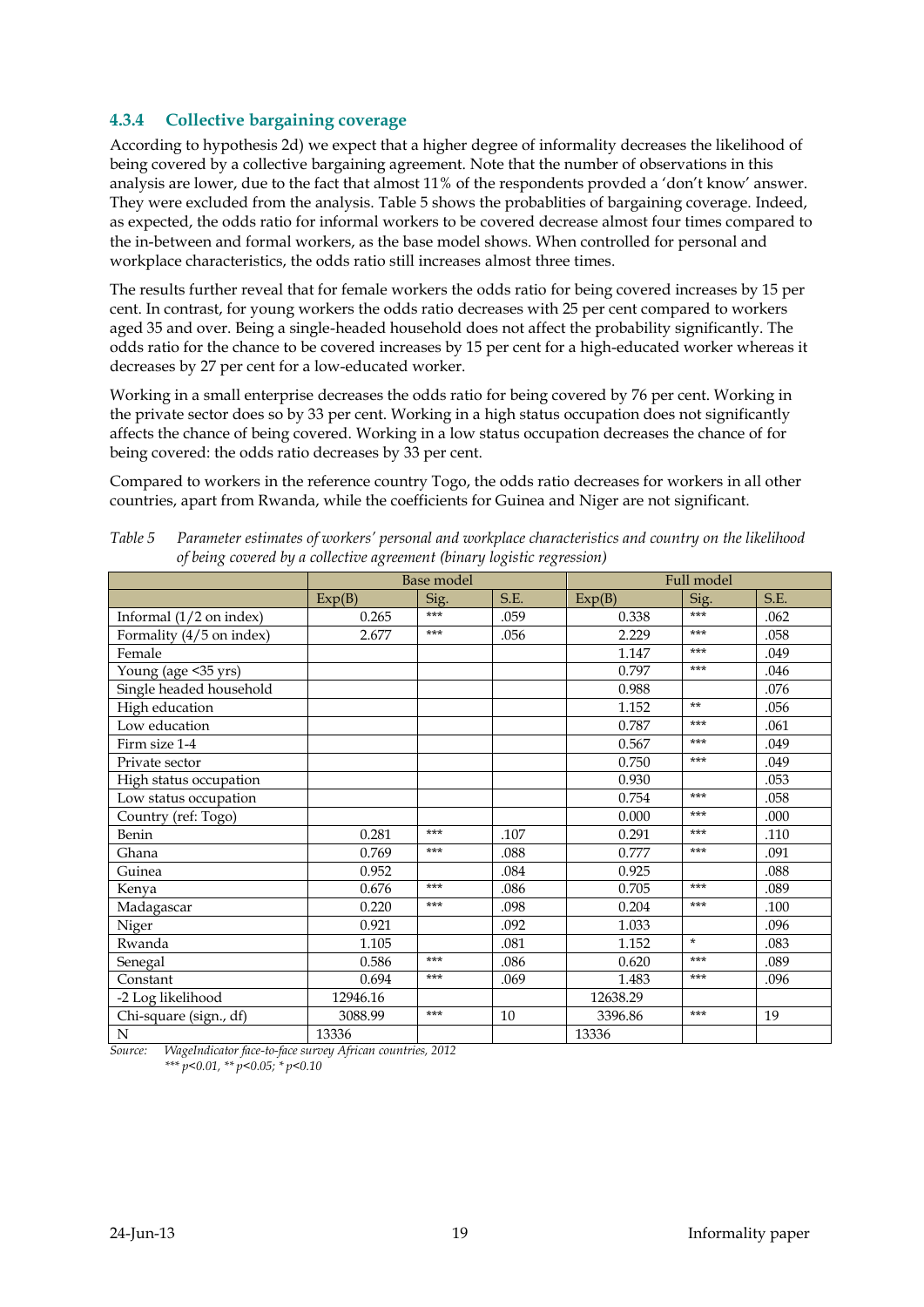# <span id="page-19-0"></span>**5 Conclusions**

Who has an informal job and how is that job paid? These two research objectives are central to this paper, focussing on nine sub-Saharan African countries, notably Benin, Ghana, Guinea, Kenya, Madagascar, Niger, Rwanda, Senegal, and Togo. What are the socio-demographic and workplace characteristics of informal workers? Which labour market outcomes are related to informal work, especially with respect to wages, pay below the minimum wage level, working hours, and collectve bargaining coverage? Using data of comparable face-to-face surveys on work and wages in these nine, one hypothesis concerning the characteristics of informal workers and four hypothesis concerning the labour market outcomes have been investigated. For all nine surveys, the sampling frame is drawn from national establishment registers, hence the survey addresses formal and informal workers in registered, thus formal, enterprises, thereby following Luebker's concept of job-based informality (Luebker, 2008).

A five-points informality-index is developed, based on three dimensions: contributing to social security, being entitled to social security and having an employment contract. Unweighted across countries, half of the workers in formal enterprises are in the two most informal categories of the index, one fifth of workers is placed in the midst, while almost one third is in the two most formal categories. In all countries, the young and low-educated workers have the lowest scores on the informality index. The effects of gender and households, however, are smaller and not unidirectional across countries. The effects are confirmed for the workplace characteristics micro enterprises, private industry and low occupational status. The country dummies show that national differences do exist and that all countries are significantly different from the reference country Togo, except Ghana and Rwanda in the informal model and Benin in the formal model.

The effects of informatility on labour market outcomes show that the workers' score on the informality scale strongly and significantly affect their wages, also when controlled for their personal and workplace characteristics: the more formal the job, the higher the wages, and the higher the chance to be paid above the relevant minimum wage level or the poverty line. In addition, the more formal the job, the lower the chance of working more than 48 hours per week and the higher the chance not being covered by a collective agreement. The country dummies show that national differences do exist, but no overarching pattern could be traced. In Senegal earnings are highest and in Madagascar they are lowest. In Rwanda the chances of being paid below the national poverty line and of working more than 48 hours are largest.

We explored country-level indices for explaining aggregate variation, but we did not elaborate any directed hypotheses on the aggregate country level for four reasons. Firstly, while a large body of research already exists, previous work has predominantly operated under a different, sector-based definition of informal employment. This has led to the use of indicators like the level of urbanisation, that equate agricultural work with informal work and are unhelpful for our analysis of job-based informality in registered enterprises. Secondly, the effects of labour market institutions remain contentious. Thirdly, the country level variation in our dataset containing only nine sub-Saharan African countries, is relatively small. Fourthly, available aggregate data proved insufficiently reliable in various tests. A close inspection of available aggregate measures failed to inspire confidence that their inclusion in the analysis would improve the models, therefore control for all country level effects by introducing dummies to the models and clustering standard errors.

# <span id="page-19-1"></span>**Abbreviations**

| HDI   | Human Development Index                              |
|-------|------------------------------------------------------|
| ILO   | International Labour Organization                    |
| ISCED | International Standard Classification of Educations  |
| ISCO  | International Standard Classification of Occupations |
| WTO   | World Trade Organisation                             |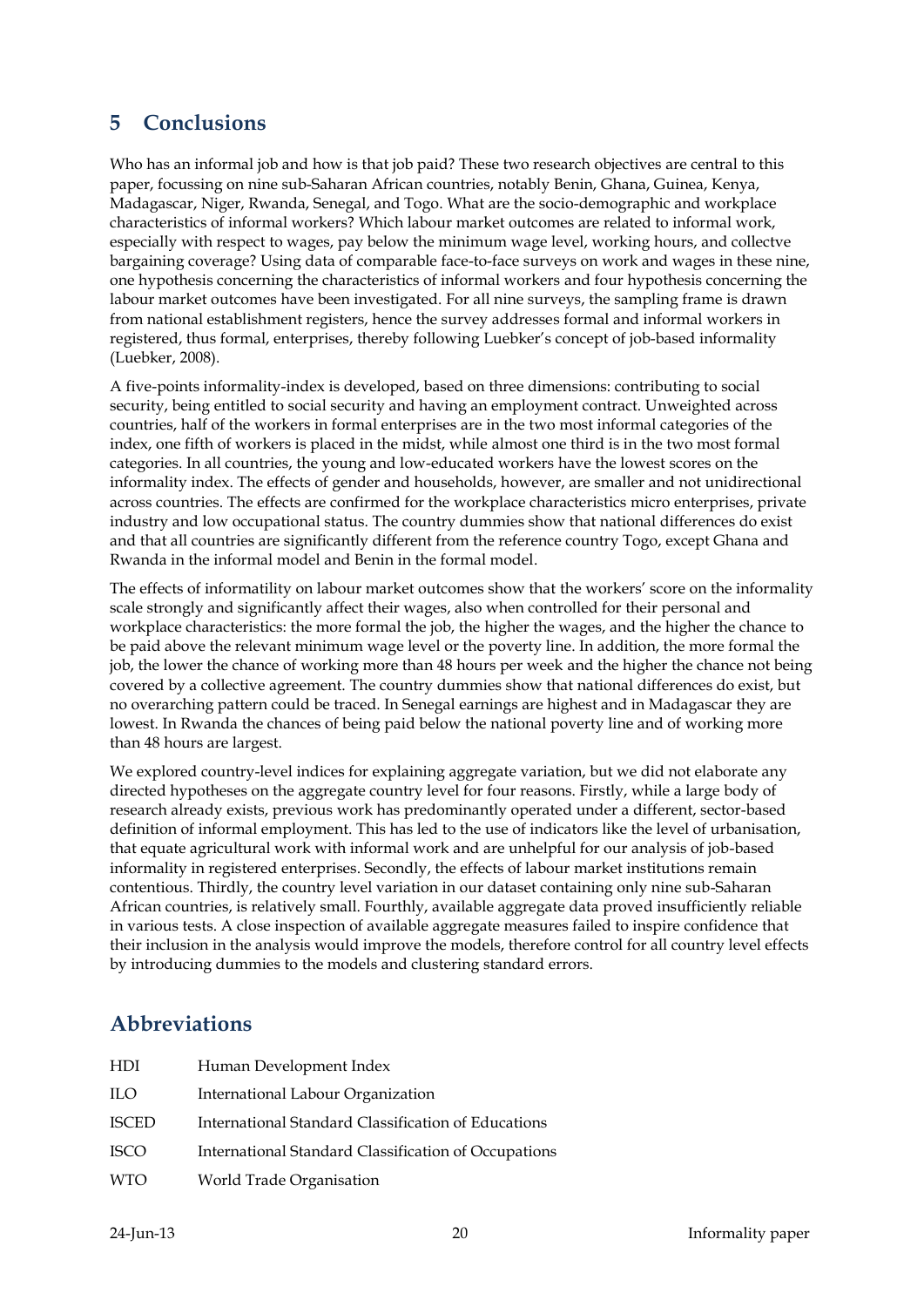PPP Purchasing Power Parity UNESCO United Nations Educational, Scientific and Cultural Organization USD US Dollar

# <span id="page-20-0"></span>**References**

- Bacchetta, M., Ernst, E., Bustamante, J.P. (2009) *Globalization And Informal Jobs In Developing Countries.*  Geneva: International Labour Organization / World Trade Organization
- Bargain, O., Kwenda, P. (2009) The informal sector wage gap: New evidence using quantile estimations on panel data. Bonn: Institute for the Study of Labor (IZA), Discussion Paper 4286
- Budlender, D. (2011) Informal employment in Namibia 2008. Geneva: International Labour Office
- Carr, M., Chen, M.A. (2002). Globalization and the informal economy: How global trade and investment impact on the working poor. Geneva: International Labour Office, Working Paper on the Informal Economy
- Chen, M., Vanek, J., Lund, F., Jhabvala, R., Heintz, J., Bonner, C. (2005) *Progress of the World's Women 2005: Women, Work and Poverty.* New York, United Nations Development Fund for Women (UNIFEM)
- Derek Yu (2012) *Defining and measuring informal employment in South Africa*, Development Southern Africa, 29:1, 157-175, DOI: 10.1080/0376835X.2012.645649
- Elbadawi, I., Loayza, N. (2008) Informality, Employment and Economic Development in the Arab World. *Journal of Development and Economic Policies,* 10(2): 27-75
- Fashoyin, T. (2010) Collective bargaining and employment relations in Kenya. Geneva: International Labour Office Industrial and Employment Relations Department, Working Paper No. 13
- Freeman, R.B. (2009) Labor Regulations, Unions, and Social Protection in Developing Countries: Market Distortions Or Efficient Institutions? Cambridge, MA: National Bureau of Economic Research, NBER Working Paper 14789
- Hussmanns, R. (2004) Measuring the informal economy: From employment in the informal sector to informal employment. Geneva: International Labour Office Policy Integration Department, Working Paper No. 53
- ILO (2012a) *Measuring Informality: a Statistical Manual on the informal sector and informal employment.* Geneva: International Labour Office
- ILO (2012b) *Global Employment Trends 2012. Preventing a deeper jobs crisis*. Geneva: International Labour **Office**
- Kucera, D., Roncolato, L. (2008) Informal employment: Two contested policy issues. *International Labour Review*, 147(4): 321-348
- Kucera, D., Xenogiani, T. (2009a) Persisting Informal Employment: What Explains It?, in Jütting, J., De Laiglesia, J. (eds) *Is Informal Normal? Towards More and Better Jobs in Developing Countries*. Paris: **OECD**
- Kucera, D., Xenogiani, T. (2009b) Women in Informal Employment: What Do We Know and What Can We Do?, in Jütting, J., De Laiglesia, J. (eds) *Is Informal Normal? Towards More and Better Jobs in Developing Countries*. Paris: OECD
- Loayza, N.V., Servén, L., Sugawara, N. (2009) Informality in Latin America and the Caribbean. Washington D.C.: The World Bank Development Research Group, Policy Research Working Paper 4888
- Luebker, M. (2008) Employment, unemployment and informality in Zimbabwe: Concepts and data for coherent policy-making. Harare: ILO Sub-Regional Office for Southern Africa (SRO-Harare), Issues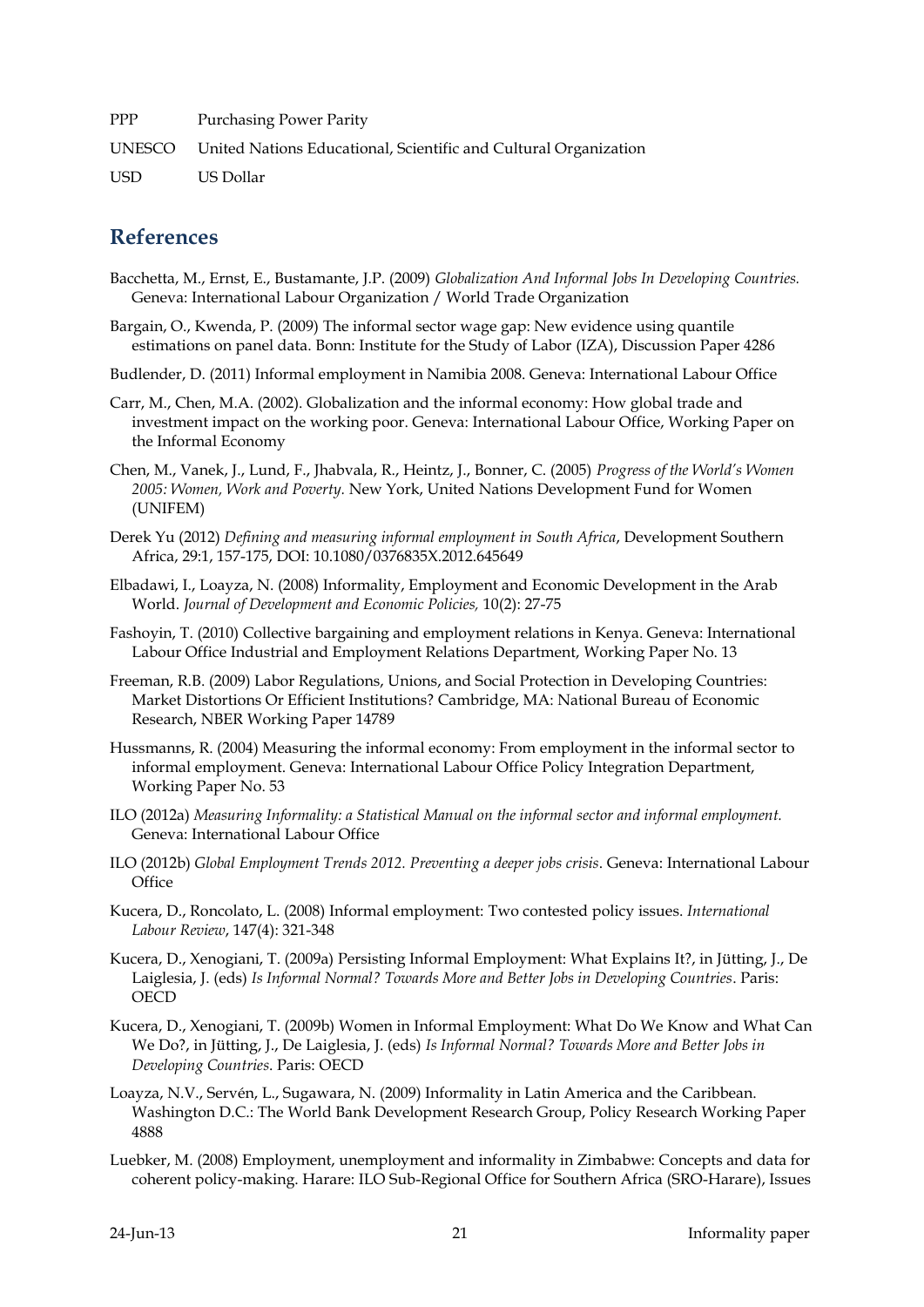Paper No. 32 / Geneva, International Labour Office Policy Integration and Statistics Department, Integration Working Paper No. 90

- Solt, F. (2009) Standardizing the World Income Inequality Database. *Social Science Quarterly* 90(2): 231- 242.
- SSA (Statistics South Africa) (2013) *Quarterly Labour Force Survey. Quarter 4, 2012. Statistical Release P0211.* Pretoria: SSA
- SWIID (Standardized World Income Inequality Database), Version 3.1, December 2011
- Tijdens, K.G., Van Zijl, S.; Hughie-Williams, M.; Van Klaveren, M. & Steinmetz, S. (2010). *Codebook and explanatory note on the WageIndicator dataset: A worldwide, continuous, multilingual web-survey on work and wages with paper supplements.* (AIAS working paper WP 10-102). Amsterdam: Amsterdam Institute for Advanced labour Studies.
- UNDP (United Nations Development Programme) (2013) *Human Development Report 2012. The Rise of the South: Human Progress in a Diverse World.* New York: UNDP
- Van Klaveren, M., Tijdens, K. (2012) *Empowering Women in Work in Developing Countries*. Basingstoke/New York: Palgrave Macmillan
- Von Holdt, K., Webster, E. (2008) Organising on the Periphery: New Sources of Power in the South African Workplace. *Employee Relations* 30(4): 333-354
- Vuletin, G. (2008) Measuring the Informal Economy in Latin America and the Caribbean. Washington D.C.: World Bank Western Hemisphere Department, Working Paper 08/102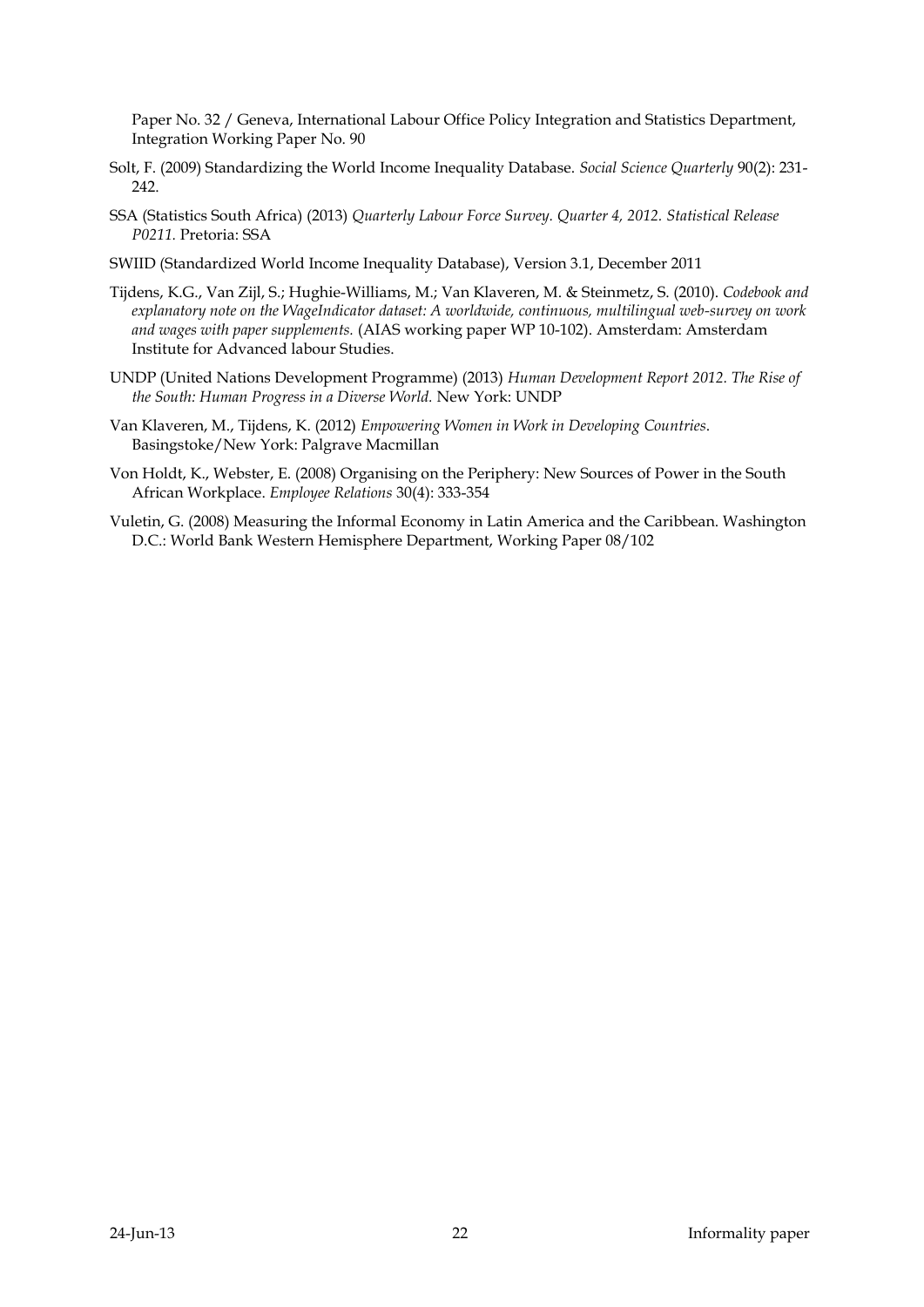# <span id="page-22-0"></span>**Appendix**

| Contributes<br>to social | Entitled<br>to social | Kind of employment contract | 1 Very<br>informal | $\overline{2}$ | 3        | $\overline{4}$ | 5 Very<br>formal | $\%$  |
|--------------------------|-----------------------|-----------------------------|--------------------|----------------|----------|----------------|------------------|-------|
| security                 | security              |                             |                    |                |          |                |                  |       |
| N <sub>o</sub>           | No                    | No contract                 | 2812               | $\Omega$       | $\Omega$ | $\Omega$       | $\Omega$         | 18%   |
| No                       | No                    | Self-employed               | 2482               | $\theta$       | $\theta$ | $\Omega$       | $\Omega$         | 16%   |
| N <sub>o</sub>           | No                    | Empl. fixed-term contract   | $\theta$           | 1714           | $\Omega$ | $\Omega$       | $\Omega$         | 11%   |
| N <sub>o</sub>           | No                    | Empl. permanent contract    | $\theta$           | 823            | $\Omega$ | $\Omega$       | $\Omega$         | 5%    |
| Yes                      | No                    | Empl. permanent contract    | $\theta$           | $\theta$       | 737      | $\Omega$       | $\Omega$         | 5%    |
| Yes                      | No                    | Empl. fixed-term contract   | $\theta$           | $\theta$       | 590      | $\Omega$       | $\theta$         | 4%    |
| No                       | Yes                   | Empl. permanent contract    | $\boldsymbol{0}$   | $\theta$       | 367      | $\Omega$       | $\Omega$         | 2%    |
| No                       | Yes                   | Empl. fixed-term contract   | $\overline{0}$     | $\theta$       | 304      | $\Omega$       | $\Omega$         | 2%    |
| Yes                      | No                    | No contract                 | $\mathbf{0}$       | $\theta$       | 239      | $\Omega$       | $\Omega$         | 2%    |
| Yes                      | No                    | Self-employed               | $\mathbf{0}$       | $\theta$       | 217      | $\Omega$       | $\theta$         | $1\%$ |
| No.                      | Yes                   | Self-employed               | $\mathbf{0}$       | $\theta$       | 209      | $\Omega$       | $\Omega$         | $1\%$ |
| N <sub>o</sub>           | Yes                   | No contract                 | $\mathbf{0}$       | $\theta$       | 177      | $\Omega$       | $\Omega$         | $1\%$ |
| Yes                      | Yes                   | No contract                 | $\theta$           | $\theta$       | 146      | $\Omega$       | $\Omega$         | $1\%$ |
| Yes                      | Yes                   | Empl. fixed-term contract   | $\theta$           | $\theta$       | $\Omega$ | 1257           | $\Omega$         | 8%    |
| Yes                      | Yes                   | Self-employed               | $\mathbf{0}$       | $\theta$       | $\Omega$ | 150            | $\Omega$         | $1\%$ |
| Yes                      | Yes                   | Empl. permanent contract    | $\theta$           | $\theta$       | $\Omega$ | $\theta$       | 3196             | 21%   |
|                          |                       |                             |                    |                |          |                |                  | 100%  |

<span id="page-22-1"></span>*Table 6 The three informality dimensions and nr. of observations within each cell in the index*

*Source: WageIndicator face-to-face survey African countries, 2012, unweighted data (N=15,420)*

<span id="page-22-2"></span>

| Table 7 Means, standard deviations and nr. of observations of the informality index in nine countries |  |  |
|-------------------------------------------------------------------------------------------------------|--|--|
|                                                                                                       |  |  |

|              | Mean | Std. Deviation | N     |
|--------------|------|----------------|-------|
| Benin        | 2.08 | 1.277          | 1725  |
| Ghana        | 3.51 | 1.652          | 1369  |
| Guinea       | 2.70 | 1.431          | 1826  |
| Kenya        | 3.02 | 1.439          | 1508  |
| Madagascar   | 2.45 | 1.649          | 1921  |
| Niger        | 2.60 | 1.295          | 1378  |
| Rwanda       | 2.65 | 1.575          | 1912  |
| Senegal      | 2.44 | 1.533          | 1841  |
| Togo         | 2.68 | 1.456          | 1940  |
| Total (unw.) | 2.65 | 1.529          | 15420 |

*Source: WageIndicator face-to-face survey African countries, 2012 (N=15,420)*

<span id="page-22-3"></span>*Table 8 Mean values of the informality index for four personal variables in nine countries* 

| Informal           | Male | Fema               | $24$ or          | $25 -$ | $35 -$ | $45 -$                                | 55   | Low   | Middle | High  | No     | Single  |
|--------------------|------|--------------------|------------------|--------|--------|---------------------------------------|------|-------|--------|-------|--------|---------|
| index              |      | le                 | yr               | 34     | 44     | 54                                    | $+$  | educa | educa  | educa | single | headed  |
|                    |      |                    |                  |        |        |                                       |      | tion  | tion   | tion  | h. hh. | househ. |
| Benin              | 2.10 | 2.06               | 1.68             | 2.08   | 2.28   | 2.67                                  | 2.35 | 1.49  | 2.24   | 3.03  | 2.09   | 2.04    |
| Ghana              | 3.44 | 3.63               | 2.58             | 3.47   | 3.54   | 3.95                                  | 3.79 | 2.43  | 3.69   | 4.61  | 3.51   | 3.50    |
| Guinea             | 2.70 | 2.70               | 1.68             | 2.53   | 2.83   | 3.11                                  | 3.34 | 3.03  | 2.28   | 2.85  | 2.68   | 2.90    |
| Kenya              | 2.99 | 3.08               | 2.18             | 2.90   | 3.27   | 3.44                                  | 3.03 | 1.91  | 2.93   | 4.32  | 3.02   | 3.06    |
| Madagascar         | 2.45 | 2.45               | 1.83             | 2.44   | 2.54   | 2.69                                  | 2.24 | 1.56  | 2.28   | 3.37  | 2.46   | 2.32    |
| Niger              | 2.57 | 2.72               | 2.03             | 2.47   | 2.87   | 3.05                                  | 2.55 | 2.11  | 2.85   | 3.31  | 2.57   | 2.86    |
| Rwanda             | 2.65 | 2.65               | 1.83             | 2.85   | 2.77   | 2.66                                  | 2.77 | 1.59  | 2.53   | 3.66  | 2.71   | 2.07    |
| Senegal            | 2.47 | 2.34               | 1.56             | 2.31   | 2.70   | 2.88                                  | 2.52 | 1.49  | 2.72   | 3.62  | 2.50   | 2.05    |
| Togo<br><b>TAT</b> | 2.80 | 2.47<br>$\epsilon$ | 1.96<br>$\cdots$ | 2.37   | 3.15   | 3.75<br>$0.040 \pm 0.7$ $45 \pm 0.01$ | 3.96 | 1.72  | 2.52   | 3.59  | 2.72   | 2.44    |

*Source: WageIndicator face-to-face survey African countries, 2012 (N=15,420)*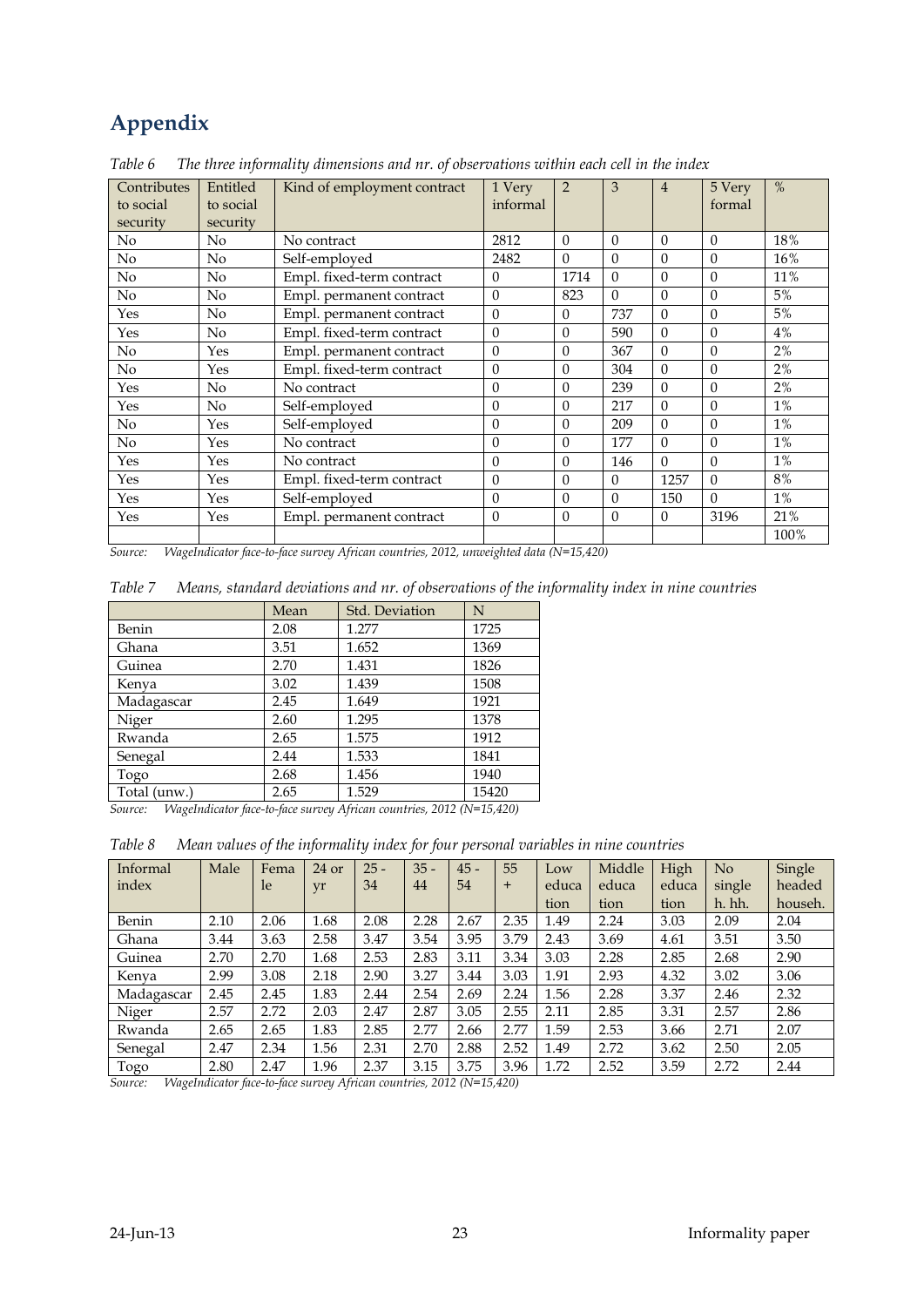| Informal   | Emplo | Self-em | No co | Co    | Firmsize  | Firmsize      | Public | Private | Low    | Mid    | High   |
|------------|-------|---------|-------|-------|-----------|---------------|--------|---------|--------|--------|--------|
| index      | vee   | ployed  | vered | vered | $>4$ empl | $\leq$ 4 empl | sector | sector  | status | status | status |
| Benin      | 2.35  | 1.23    | 1.93  | 3.57  | 2.67      | 1.39          | 2.23   | 2.01    | 1.87   | 2.06   | 2.31   |
| Ghana      | 3.91  | 1.42    | 2.79  | 4.64  | 3.93      | 1.90          | 3.82   | 3.35    | 3.17   | 3.20   | 4.15   |
| Guinea     | 3.09  | 1.35    | 2.40  | 3.40  | 3.14      | 1.62          | 3.32   | 2.41    | 2.14   | 2.85   | 2.91   |
| Kenya      | 3.05  | 1.80    | 2.65  | 3.85  | 3.50      | 2.27          | 3.69   | 2.64    | 2.58   | 3.02   | 4.00   |
| Madagascar | 3.19  | 1.15    | 2.31  | 3.49  | 3.26      | 1.46          | 3.50   | 2.16    | 1.82   | 2.89   | 2.77   |
| Niger      | 2.91  | 1.95    | 2.38  | 3.18  | 3.02      | 2.15          | 3.16   | 2.31    | 2.34   | 2.65   | 2.75   |
| Rwanda     | 3.05  | 1.54    | 2.10  | 3.64  | 3.18      | 1.67          | 2.64   | 2.65    | 2.12   | 2.62   | 3.10   |
| Senegal    | 2.59  | 1.38    | 2.05  | 3.78  | 2.89      | 1.61          | 3.32   | 2.19    | 2.05   | 2.58   | 2.73   |
| Togo       | 2.74  | 1.60    | 2.22  | 3.75  | 3.06      | 1.89          | 3.69   | 2.29    | 2.09   | 3.16   | 2.94   |

<span id="page-23-0"></span>*Table 9 Mean values of the informality index for five workplace variables in nine countries* 

*Source: WageIndicator face-to-face survey African countries, 2012 (N=15,420)*

<span id="page-23-1"></span>*Table 10 Means, standard dev., skewness and nr. of observations of net hourly wages in standardised USD in nine countries*

|              | Mean | Std. Deviation | <b>Skewness</b> | N     |
|--------------|------|----------------|-----------------|-------|
| Benin        | 1.44 | 1.90           | 3.83            | 1629  |
| Ghana        | 2.64 | 2.77           | 1.74            | 1315  |
| Guinea       | 1.98 | 2.44           | 3.30            | 1700  |
| Kenya        | 1.39 | 1.75           | 4.54            | 1483  |
| Madagascar   | 1.24 | 1.70           | 4.09            | 1814  |
| Niger        | 1.69 | 2.07           | 2.84            | 1339  |
| Rwanda       | 2.47 | 2.94           | 2.02            | 1862  |
| Senegal      | 2.20 | 2.51           | 2.66            | 1800  |
| Togo         | 1.63 | 2.05           | 2.94            | 1890  |
| Total (unw.) | 1.85 | 2.32           | 2.88            | 14832 |

*Source: WageIndicator face-to-face survey African countries, 2012 (N=15,420)*

<span id="page-23-2"></span>

| Table 11 Means, standard dev. and nr. of observations of those earning above the relevant minimum wage or |
|-----------------------------------------------------------------------------------------------------------|
| poverty line in nine countries                                                                            |

|              | Mean | Std. Deviation | N     |
|--------------|------|----------------|-------|
| Benin        | 0.66 | 0.47           | 1725  |
| Ghana        | 0.69 | 0.46           | 1341  |
| Guinea       | 0.72 | 0.45           | 1826  |
| Kenya        | 0.61 | 0.49           | 1493  |
| Madagascar   | 0.58 | 0.49           | 1909  |
| Niger        | 0.62 | 0.48           | 1378  |
| Rwanda       | 0.44 | 0.50           | 1912  |
| Senegal      | 0.70 | 0.46           | 1825  |
| Togo         | 0.58 | 0.49           | 1939  |
| Total (unw.) | 0.62 | 0.49           | 15348 |

*Source: WageIndicator face-to-face survey African countries, 2012*

<span id="page-23-3"></span>

| Table 12 Means, standard dev. and nr. of observations for working 48 hours or more in nine countries |  |  |  |
|------------------------------------------------------------------------------------------------------|--|--|--|
|                                                                                                      |  |  |  |

|              | Mean | Std. Deviation | N     |
|--------------|------|----------------|-------|
| Benin        | 0.65 | 0.48           | 1725  |
| Ghana        | 0.49 | 0.50           | 1369  |
| Guinea       | 0.46 | 0.50           | 1826  |
| Kenya        | 0.45 | 0.50           | 1496  |
| Madagascar   | 0.44 | 0.50           | 1916  |
| Niger        | 0.49 | 0.50           | 1378  |
| Rwanda       | 0.68 | 0.47           | 1912  |
| Senegal      | 0.50 | 0.50           | 1841  |
| Togo         | 0.41 | 0.49           | 1940  |
| Total (unw.) | 0.51 | 0.50           | 15403 |

*Source: WageIndicator face-to-face survey African countries, 2012*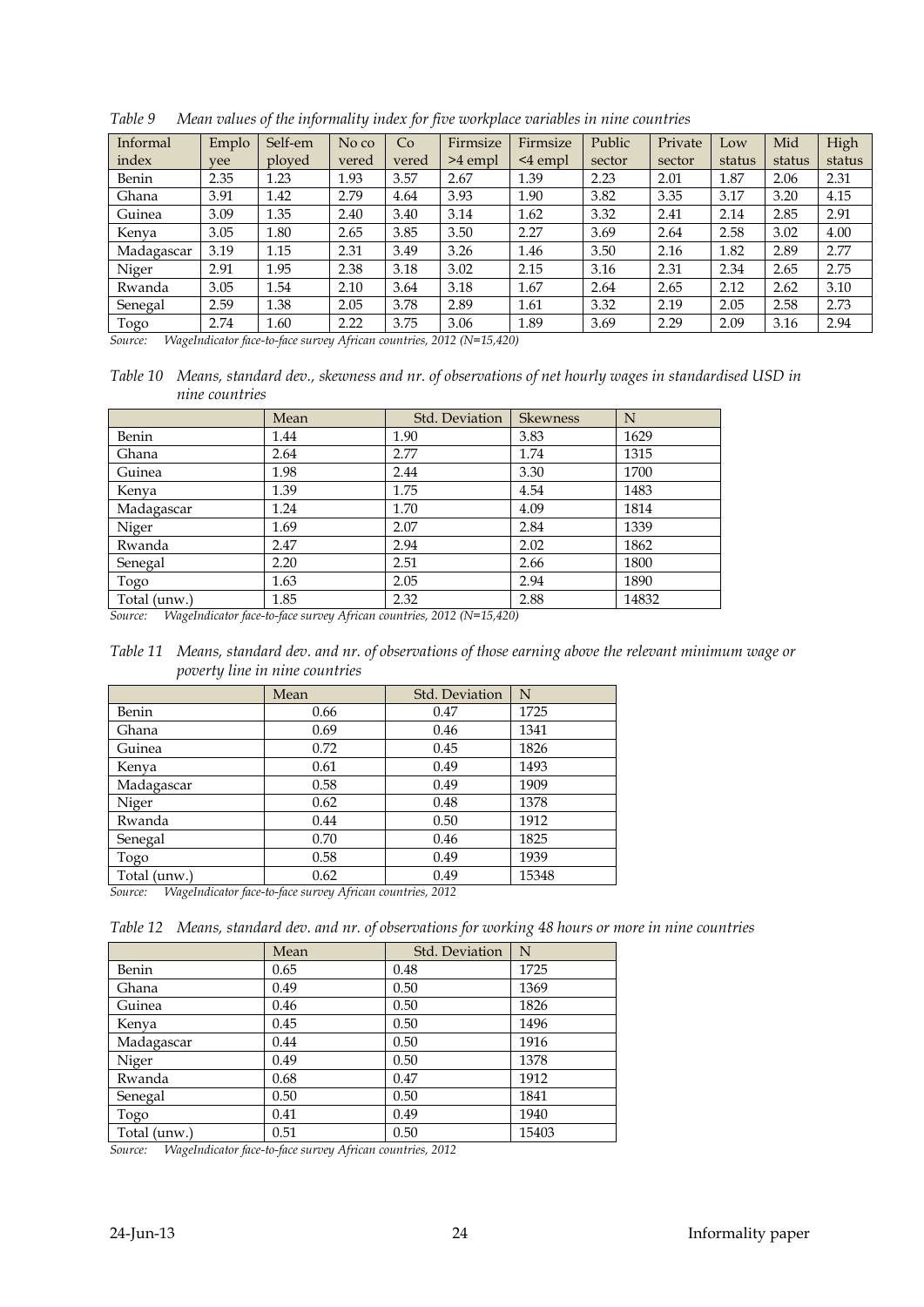<span id="page-24-0"></span>

| Country | Code | Currency                   | Amount    | Period       | Industries/Occupation      | Region                                | Type                   |
|---------|------|----------------------------|-----------|--------------|----------------------------|---------------------------------------|------------------------|
| Benin   | 204  | <b>BIN CAF Franc (XOF)</b> | 31652.00  | Month        | $\overline{All}$           | All                                   | <b>MW</b>              |
| Ghana   | 288  | GHS Ghanaian Cedi          | 4.48      | Day of 8 hrs | $\overline{All}$           | All                                   | $\overline{MW}$        |
| Guinea  | 324  | <b>GNF</b> Guinean franc   | 400000.00 | Month        | $\overline{All}$           | All                                   | Poverty line           |
| Kenya   | 404  | KES Kenyan shilling        | 158.10    | Day          | Unskilled employee         | Cities of Nairobi, Mombasa and Kisumu | <b>MW</b>              |
| Kenya   | 404  | KES Kenyan shilling        | 163.70    | Day          | House servant or cook      | Cities of Nairobi, Mombasa and Kisumu | <b>MW</b>              |
| Kenya   | 404  | KES Kenyan shilling        | 191.30    | Day          | Farm artisan               | Cities of Nairobi, Mombasa and Kisumu | <b>MW</b>              |
| Kenya   | 404  | KES Kenyan shilling        | 205.15    | Day          | General labourer           | All other areas                       | MW                     |
| Kenya   | 404  | KES Kenyan shilling        | 233.90    | Day          | Lorry driver or car driver | Cities of Nairobi, Mombasa and Kisumu | <b>MW</b>              |
| Kenya   | 404  | KES Kenyan shilling        | 313.20    | Day          | Machine attendant          | All other areas                       | $\overline{\text{MW}}$ |
| Kenya   | 404  | KES Kenyan shilling        | 335.40    | Day          | General labourer           | Eldoret, Kitale, Nakuru, Thika        | <b>MW</b>              |
|         |      |                            |           |              |                            | Municipalities, and Urban councils    |                        |
| Kenya   | 404  | KES Kenyan shilling        | 364.95    | Day          | General labourer           | Cities of Nairobi, Mombasa and Kisumu | <b>MW</b>              |
| Kenya   | 404  | <b>KES Kenyan shilling</b> | 375.30    | Day          | Ungraded artisan           | All other areas                       | $\overline{\text{MW}}$ |
| Kenya   | 404  | KES Kenyan shilling        | 386.95    | Day          | Machine attendant          | Eldoret, Kitale, Nakuru, Thika        | <b>MW</b>              |
|         |      |                            |           |              |                            | Municipalities, and Urban councils    |                        |
| Kenya   | 404  | KES Kenyan shilling        | 413.10    | Day          | Machine attendant          | Cities of Nairobi, Mombasa and Kisumu | <b>MW</b>              |
| Kenya   | 404  | KES Kenyan shilling        | 454.15    | Day          | Ungraded artisan           | Eldoret, Kitale, Nakuru, Thika        | <b>MW</b>              |
|         |      |                            |           |              |                            | Municipalities, and Urban councils    |                        |
| Kenya   | 404  | KES Kenyan shilling        | 492.40    | Day          | Ungraded artisan           | Cities of Nairobi, Mombasa and Kisumu | <b>MW</b>              |
| Kenya   | 404  | KES Kenyan shilling        | 515.30    | Day          | Tailor, driver (medium-    | All other areas                       | <b>MW</b>              |
|         |      |                            |           |              | sized vehicle)             |                                       |                        |
| Kenya   | 404  | KES Kenyan shilling        | 570.05    | Day          | Tailor, driver (medium-    | Eldoret, Kitale, Nakuru, Thika        | <b>MW</b>              |
|         |      |                            |           |              | sized vehicle)             | Municipalities, and Urban councils    |                        |
| Kenya   | 404  | KES Kenyan shilling        | 619.75    | Day          | Tailor, driver (medium-    | Cities of Nairobi, Mombasa and Kisumu | <b>MW</b>              |
|         |      |                            |           |              | sized vehicle)             |                                       |                        |
| Kenya   | 404  | KES Kenyan shilling        | 657.85    | Day          | Saw doctor, caretaker      | All other areas                       | <b>MW</b>              |
|         |      |                            |           |              | (buildings)                |                                       |                        |
| Kenya   | 404  | KES Kenyan shilling        | 707.35    | Day          | Saw doctor, caretaker      | Eldoret, Kitale, Nakuru, Thika        | <b>MW</b>              |
|         |      |                            |           |              | (buildings)                | Municipalities, and Urban councils    |                        |
| Kenya   | 404  | <b>KES Kenyan shilling</b> | 726.00    | Day          | Cashier, driver (heavy     | All other areas                       | <b>MW</b>              |
|         |      |                            |           |              | vehicle), salesman-driver  |                                       |                        |
| Kenya   | 404  | KES Kenyan shilling        | 757.60    | Day          | Saw doctor, caretaker      | Cities of Nairobi, Mombasa and Kisumu | <b>MW</b>              |
|         |      |                            |           |              | (buildings)                |                                       |                        |
| Kenya   | 404  | KES Kenyan shilling        | 775.15    | Day          | Cashier, driver (heavy     | Eldoret, Kitale, Nakuru, Thika        | <b>MW</b>              |
|         |      |                            |           |              | vehicle), salesman-driver  | Municipalities, and Urban councils    |                        |
| Kenya   | 404  | KES Kenyan shilling        | 824.20    | Day          | Cashier, driver (heavy     | Cities of Nairobi, Mombasa and Kisumu | <b>MW</b>              |

*Table 13 The national minimum wages or poverty lines in the nine countries*